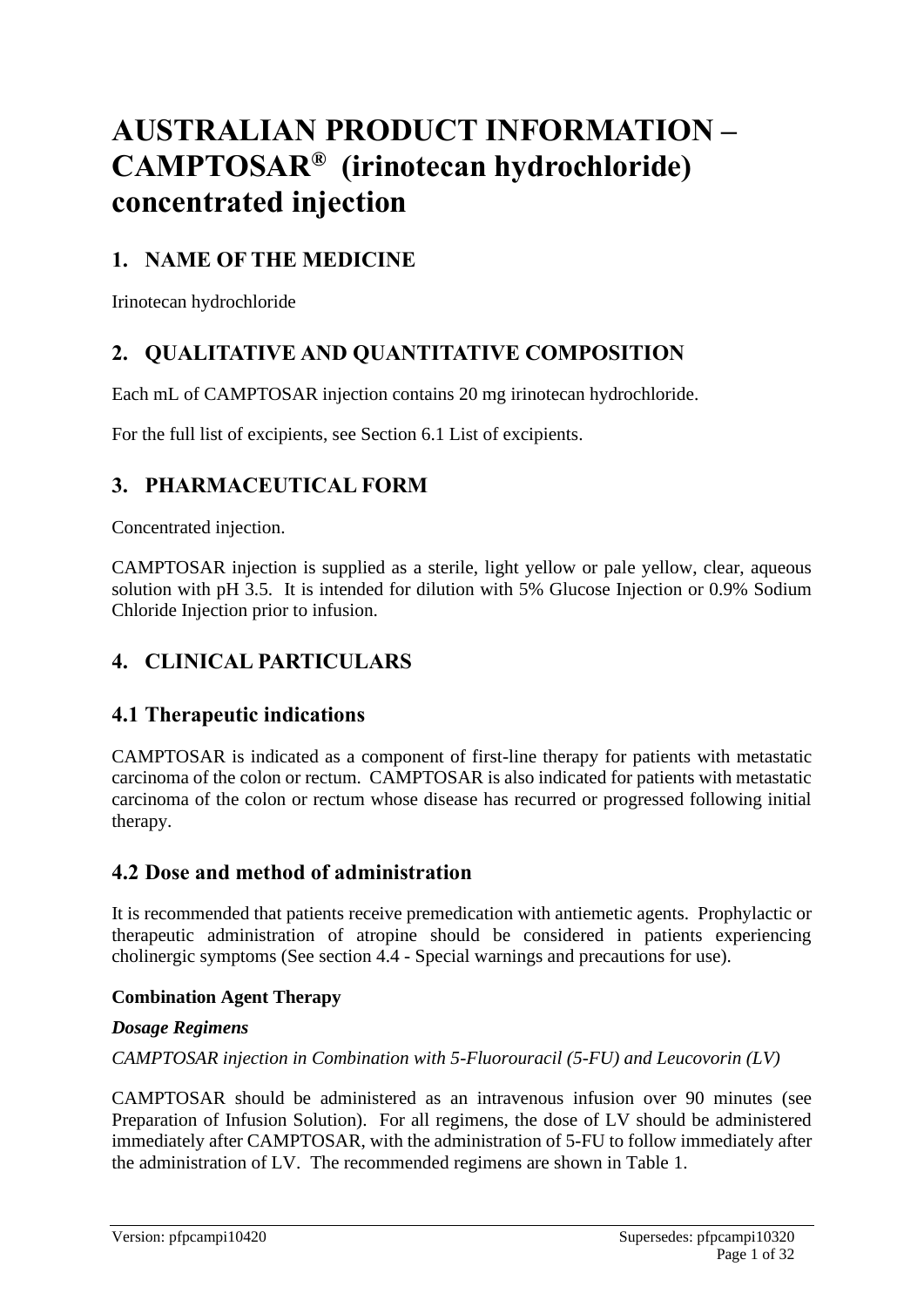| <b>Regimen 1</b><br>6 week cycle<br>Treatment | <b>CAMPTOSAR</b><br>LV<br>$5-FU$ | $125 \text{ mg/m}^2$ IV over 90 min on Day 1, 8, 15, 22 then 2 wk rest<br>$20 \text{ mg/m}^2$ IV bolus injection Day 1, 8, 15, 22 then 2 wk rest<br>500 mg/m <sup>2</sup> IV bolus injection Day 1, 8, 15, 22 then 2 wk rest |                                                                               |                                                                                |  |  |  |  |
|-----------------------------------------------|----------------------------------|------------------------------------------------------------------------------------------------------------------------------------------------------------------------------------------------------------------------------|-------------------------------------------------------------------------------|--------------------------------------------------------------------------------|--|--|--|--|
| resumes Day 43                                |                                  |                                                                                                                                                                                                                              | Starting dose and modified dose levels <sup>b</sup>                           |                                                                                |  |  |  |  |
|                                               |                                  | <b>Starting Dose</b>                                                                                                                                                                                                         | Dose Level 1                                                                  | Dose Level 2 $(mg/m^2)$                                                        |  |  |  |  |
|                                               |                                  | $(mg/m^2)$                                                                                                                                                                                                                   | $(mg/m^2)$                                                                    |                                                                                |  |  |  |  |
|                                               | <b>CAMPTOSAR</b>                 | 125                                                                                                                                                                                                                          | 100                                                                           | 75                                                                             |  |  |  |  |
|                                               | LV                               | 20                                                                                                                                                                                                                           | 20                                                                            | 20                                                                             |  |  |  |  |
|                                               | $5-FU$                           | 500                                                                                                                                                                                                                          | 400                                                                           | 300                                                                            |  |  |  |  |
|                                               |                                  |                                                                                                                                                                                                                              |                                                                               |                                                                                |  |  |  |  |
| <b>Regimen 2</b>                              | <b>CAMPTOSAR</b>                 |                                                                                                                                                                                                                              | $180 \text{ mg/m}^2$ IV over 90 min on Day 1, 15, 29 then 1 wk rest           |                                                                                |  |  |  |  |
| 6 week cycle                                  | LV                               |                                                                                                                                                                                                                              | 200 mg/m <sup>2</sup> IV over 2 hr on Day 1, 2, 15, 16, 29, 30 then 1 wk rest |                                                                                |  |  |  |  |
| Treatment                                     | 5-FU Bolus                       |                                                                                                                                                                                                                              | 400 mg/m <sup>2</sup> IV on Day 1, 2, 15, 16, 29, 30 then 1 wk rest           |                                                                                |  |  |  |  |
| resumes Day 43                                | 5-FU Infusion <sup>c</sup>       |                                                                                                                                                                                                                              |                                                                               | 600 mg/m <sup>2</sup> IV over 22 hr on Day 1, 2, 15, 16, 29, 30 then 1 wk rest |  |  |  |  |
|                                               |                                  |                                                                                                                                                                                                                              | Starting dose and modified dose levels <sup>b</sup>                           |                                                                                |  |  |  |  |
|                                               |                                  | <b>Starting Dose</b>                                                                                                                                                                                                         | Dose Level 1                                                                  | Dose Level 2 $(mg/m^2)$                                                        |  |  |  |  |
|                                               |                                  | $(mg/m^2)$                                                                                                                                                                                                                   |                                                                               |                                                                                |  |  |  |  |
|                                               | <b>CAMPTOSAR</b>                 | 180<br>150                                                                                                                                                                                                                   |                                                                               | 120                                                                            |  |  |  |  |
|                                               | LV                               | 200<br><b>200</b><br><b>200</b>                                                                                                                                                                                              |                                                                               |                                                                                |  |  |  |  |
|                                               | 5-FU Bolus                       | 400                                                                                                                                                                                                                          | 320                                                                           | 240                                                                            |  |  |  |  |
|                                               | 5-FU Infusion <sup>c</sup>       | 600                                                                                                                                                                                                                          | 480                                                                           | 360                                                                            |  |  |  |  |

#### **Table 1: Combination agent dosage regimens and dose modifications<sup>a</sup>**

Dose reductions beyond dose level  $-2$  by decrements of  $\approx 20\%$  may be warranted for patients continuing to experience toxicity. Provided intolerable toxicity does not develop, treatment with additional cycles may be continued indefinitely as long as patients continue to experience clinical benefit.

See Table 2.

c Infusion follows bolus administration.

#### *Dose Modifications*

Patients should be carefully monitored for toxicity and assessed prior to each treatment, especially during the first cycle of therapy. Doses of CAMPTOSAR and 5-FU should be modified as necessary to accommodate individual patient tolerance to treatment. Based on the recommended dose levels described in Table 1, subsequent doses should be adjusted as suggested in Table 2, which shows the recommended dose modifications for combination schedules. All dose modifications should be based on the worst preceding toxicity. Patients should be diarrhoea free (return to pre-treatment bowel function) without requiring antidiarrhoeal medications for at least 24 hours before receiving the next chemotherapy administration.

A new cycle of therapy should not begin until the toxicity has recovered to NCI Grade 1 or less, the granulocyte count has recovered to  $\geq$ 1.5 x 10<sup>9</sup>/L, the platelet count has recovered to  $\geq$ 100 x 10<sup>9</sup>/L, and treatment-related diarrhoea is fully resolved. Treatment should be delayed for 1 to 2 weeks to allow recovery from treatment-related toxicity. If the patient has not recovered after a 2 week delay, consideration should be given to discontinuing therapy. Provided intolerable toxicity does not develop, treatment with additional cycles of CAMPTOSAR/5-FU/LV may be continued indefinitely as long as patients continue to experience clinical benefit.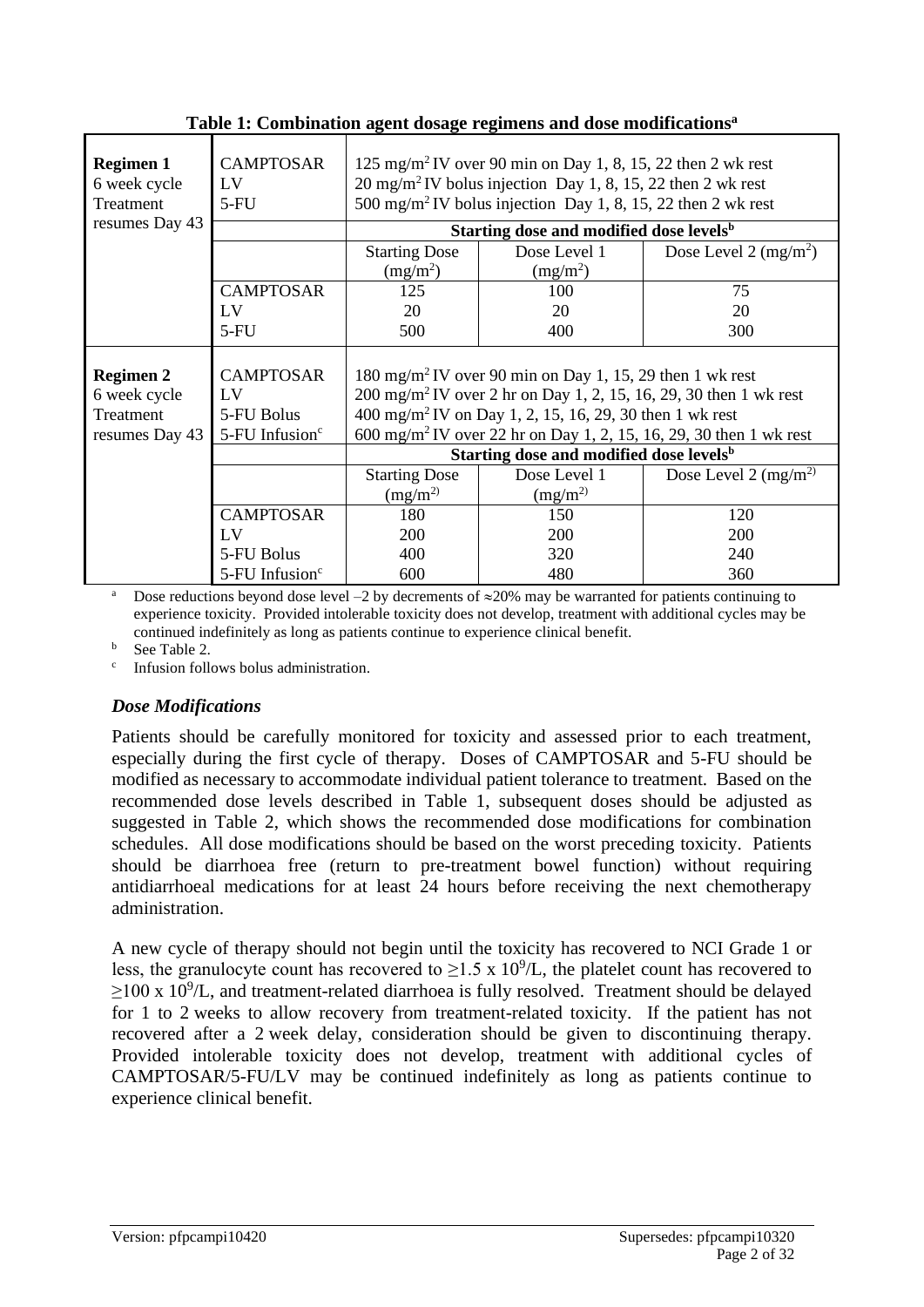| <b>Toxicity</b>                                  | САМИ ТОВАКУЭ-ГОД V Сонютанон ана ас ніс загі ог сасн завясувсті сусіс ог ністару               | At the Start of                 |
|--------------------------------------------------|------------------------------------------------------------------------------------------------|---------------------------------|
| <b>NCI CTC Grade</b> <sup>a</sup>                | During a Cycle of Therapy                                                                      | <b>Subsequent Cycles of</b>     |
| No toxicity                                      | Maintain dose level                                                                            | Therapyb<br>Maintain dose level |
| Neutropenia                                      |                                                                                                |                                 |
| 1                                                | Maintain dose level                                                                            | Maintain dose level             |
|                                                  |                                                                                                |                                 |
| $\overline{c}$                                   | Decrease by 1 dose level                                                                       | Maintain dose level             |
| 3                                                | Omit dose until resolved to $\leq$ Grade 2, then decrease by 1 dose<br>level                   | Decrease by 1 dose level        |
| 4                                                |                                                                                                | Decrease by 2 dose levels       |
|                                                  | Omit dose until resolved to $\leq$ Grade 2, then decrease by 2 dose<br>levels                  |                                 |
| Neutropenic fever                                | Omit dose until resolved, then decrease by 2 dose levels                                       |                                 |
| Other                                            | Dose modifications for leucopenia or thrombocytopenia during a cycle of therapy and at the     |                                 |
| haematological                                   | start of subsequent cycles of therapy are also based on NCI toxicity criteria and are the same |                                 |
| toxicities                                       | as recommended for neutropenia above.                                                          |                                 |
| Diarrhoea                                        |                                                                                                |                                 |
| $\mathbf{1}$                                     | Delay dose until resolved to baseline, then give same dose                                     | Maintain dose level             |
| 2                                                | Omit dose until resolved to baseline, then decrease by 1 dose level                            | Maintain dose level             |
| 3                                                | Omit dose until resolved to baseline, then decrease by 1 dose level Decrease by 1 dose level   |                                 |
|                                                  | Omit dose until resolved to baseline, then decrease by 2 dose levels Decrease by 2 dose levels |                                 |
| Other non-haematological toxicities <sup>c</sup> |                                                                                                |                                 |
| $\mathbf{1}$                                     | Maintain dose level                                                                            | Maintain dose level             |
| $\overline{c}$                                   | Omit dose until resolved to $\leq$ Grade 1, then decrease by 1 dose<br>level                   | Maintain dose level             |
| 3                                                |                                                                                                | Decrease by 1 dose level        |
| 4                                                | Omit dose until resolved to $\leq$ Grade 2, then decrease by 1 dose<br>level                   | Decrease by 2 dose levels       |
|                                                  | Omit dose until resolved to $\leq$ Grade 2, then decrease by 2 dose<br>levels                  |                                 |

#### **Table 2: Recommended dose modifications during a cycle of therapy with the CAMPTOSAR/5-FU/LV combination and at the start of each subsequent cycle of therapy**

<sup>a</sup> Severity of adverse events based on NCI CTC (version 2.0) see

http://ctep.info.nih.gov/CTC3/default.htm.

<sup>b</sup> Relative to the starting dose used in the previous cycle.

<sup>c</sup> For mucositis/stomatitis decrease only 5-FU, not CAMPTOSAR.

#### **Single Agent Therapy**

#### *Dosage Regimens*

CAMPTOSAR should be administered as an intravenous infusion (see Preparation of Infusion solution) over 90 minutes in a recommended weekly or once every 3 week dosage schedule as shown below in Table 3.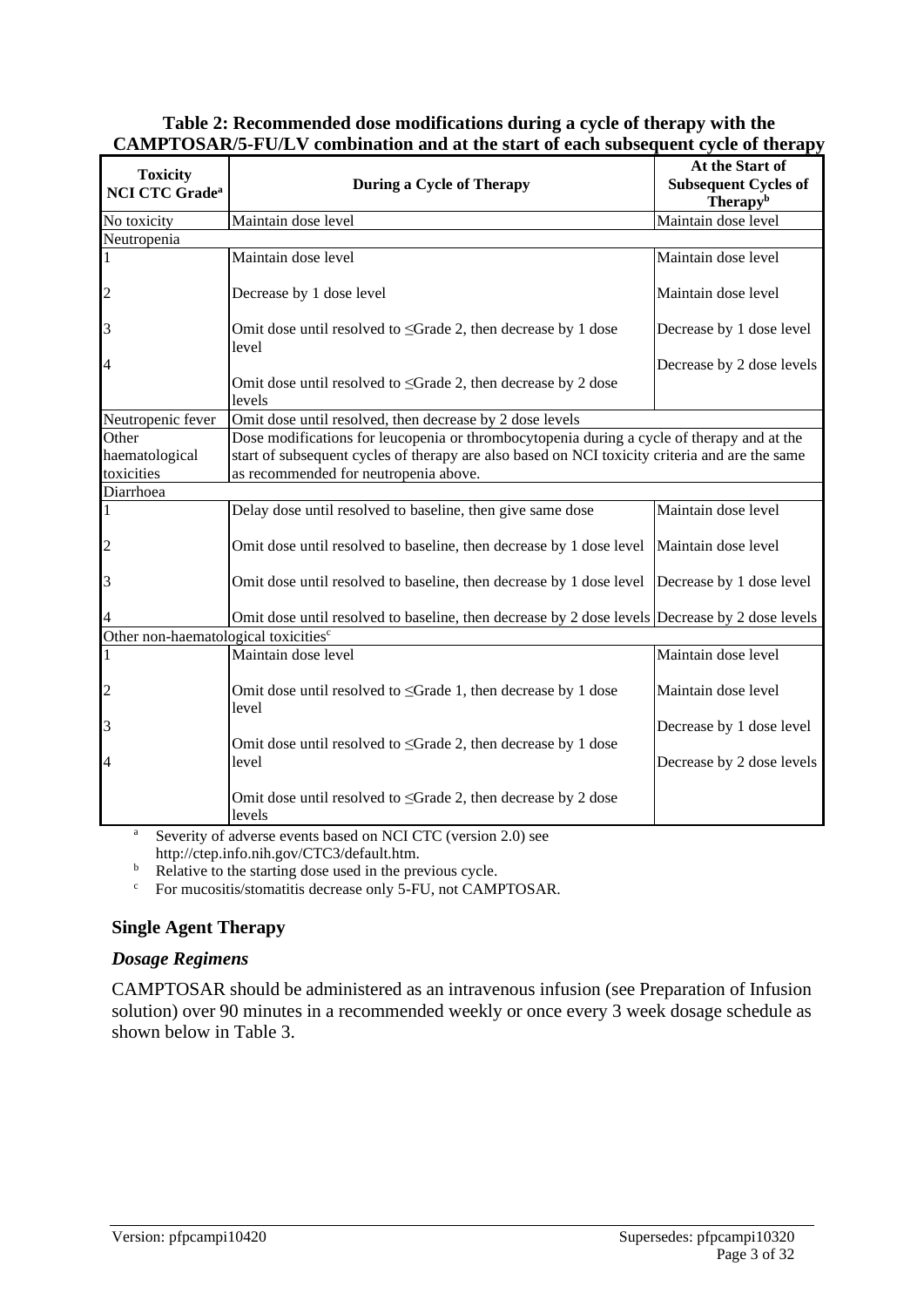| <b>Weekly Regimen<sup>a</sup></b><br>6 week cycle<br>Treatment resumes Day 43 | $125 \text{ mg/m}^2$ IV over 90 mins Day 1, 8, 15, 22 then 2 week rest   |              |              |  |  |
|-------------------------------------------------------------------------------|--------------------------------------------------------------------------|--------------|--------------|--|--|
|                                                                               | Starting dose and modified dose levels <sup>c</sup> (mg/m <sup>2</sup> ) |              |              |  |  |
|                                                                               | <b>Starting Dose</b>                                                     | Dose Level 1 | Dose Level 2 |  |  |
|                                                                               | 125<br>100<br>75                                                         |              |              |  |  |
| Once every 3 week regimen <sup>b</sup>                                        | $350 \text{ mg/m}^2$ IV over 90 mins once every 3 weeks                  |              |              |  |  |
|                                                                               | Starting dose and modified dose levels <sup>c</sup> (mg/m <sup>2</sup> ) |              |              |  |  |
|                                                                               | <b>Starting Dose</b>                                                     | Dose Level 1 | Dose Level 2 |  |  |
|                                                                               | 350                                                                      | 300          | 250          |  |  |

**Table 3: Single-agent regimens of CAMPTOSAR and dose modifications**

<sup>a</sup> Subsequent doses may be adjusted as high as 150 mg/m<sup>2</sup> or as low as 50 mg/m<sup>2</sup> in 25 to 50 mg/m<sup>2</sup> decrements depending on individual patient tolerance.

<sup>b</sup> Subsequent doses may be adjusted as low as 200 mg/m<sup>2</sup> in 50 mg/m<sup>2</sup> decrements depending on individual patient tolerance.

 $\textdegree$  See Table 5.

A reduction in the starting dose by one level of CAMPTOSAR may be considered for patients with any of the following circumstances: over 65 years of age, prior pelvic/abdominal radiotherapy, performance status of 2 or moderately increased bilirubin levels (17-34  $\mu$ mol/L).

### *Patients with Impaired Hepatic Function (Single Agent)*

In patients with hepatic dysfunction, the following starting doses are recommended:

| -<br><b>Regimen</b> | <b>Serum Total Bilirubin</b> | o<br><b>Serum ALT/AST</b> | <b>Starting Dose,</b>        |
|---------------------|------------------------------|---------------------------|------------------------------|
|                     | <b>Concentration</b>         | <b>Concentration</b>      | mg/m <sup>2</sup>            |
| $Single - Agent$    | $1.5 - 3.0$ x IULN           | $\leq 5.0$ x IULN         | 60                           |
| <b>Weekly</b>       | $3.1 - 5.0$ x IULN           | $\leq 5.0$ x IULN         | 50                           |
|                     | $<1.5$ x IULN                | 5.1-20.0 x IULN           | 60                           |
|                     | $1.5 - 5.0 \times IULN$      | $5.1 - 20.0 \times IULN$  | 40                           |
|                     |                              |                           |                              |
| <b>Single Agent</b> | $1.5 - 3.0$ x IULN           |                           | 200                          |
| <b>Once Every</b>   | $>3.0$ x IULN                |                           | Not recommended <sup>a</sup> |
| 3 Weeks             |                              |                           |                              |

**Table 4: Starting doses in patients with hepatic dysfunction – Single agent regimens**

The safety and pharmacokinetics of CAMPTOSAR given once every 3 weeks have not been defined in patients with bilirubin >3.0 x IULN and this schedule cannot be recommended in these patients.

### *Dose Modifications*

Patients should be carefully monitored for toxicity and doses of CAMPTOSAR should be modified as necessary to accommodate individual patient tolerance to treatment. Based on recommended dose-levels described in Tables 3 and 4, subsequent doses of CAMPTOSAR should be adjusted as suggested in Table 5. All dose modifications should be based on the worst preceding toxicity.

A new cycle of therapy should not begin until the toxicity has recovered to NCI Grade 1 or less, the granulocyte count has recovered to  $\geq$ 1.5 x 10<sup>9</sup>/L, the platelet count has recovered to  $\geq$ 100 x 10<sup>9</sup>/L, and treatment-related diarrhoea is fully resolved. Treatment may be delayed for 1 to 2 weeks to allow recovery from treatment-related toxicity. If the patient has not recovered, consideration should be given to discontinuing CAMPTOSAR therapy. Provided intolerable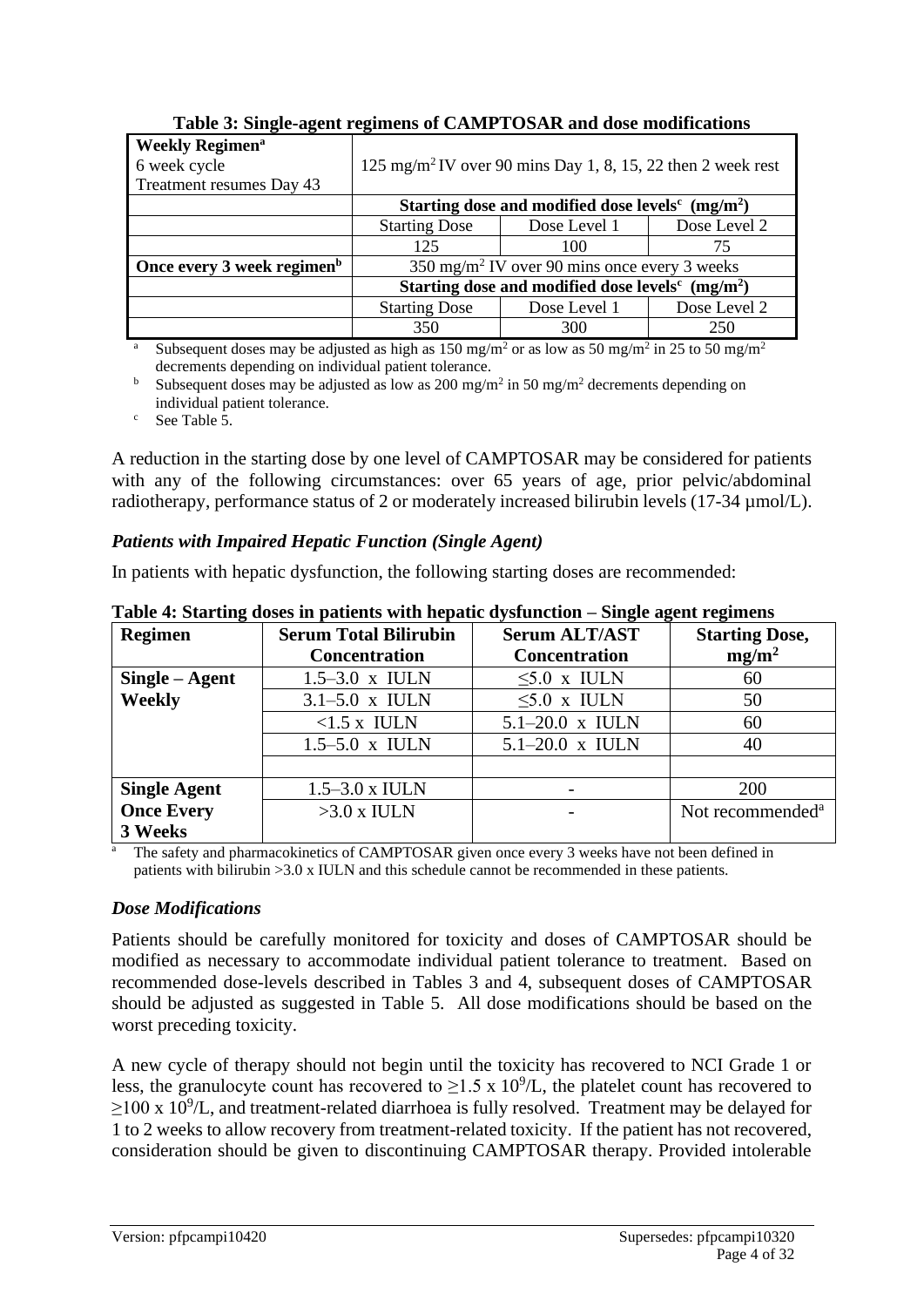toxicity does not develop, treatment with additional cycles of CAMPTOSAR may be continued indefinitely as long as patients continue to experience clinical benefit.

| <b>Toxicity</b><br><b>NCI<sup>a</sup></b> Grade | During a cycle of therapy                                                               | At the start of subsequent cycles of therapy                                |                          |
|-------------------------------------------------|-----------------------------------------------------------------------------------------|-----------------------------------------------------------------------------|--------------------------|
|                                                 | Weekly                                                                                  | Weekly                                                                      | Once every 3 weeks       |
| No toxicity                                     | Maintain dose level                                                                     | Increase by 1 dose level<br>up to a maximum dose of<br>$150 \text{ mg/m}^2$ | Maintain dose level      |
| Neutropenia                                     |                                                                                         |                                                                             |                          |
| 1                                               | Maintain dose level                                                                     | Maintain dose level                                                         | Maintain dose level      |
| 2                                               | Decrease by 1 dose level                                                                | Maintain dose level                                                         | Maintain dose level      |
| 3                                               | Omit dose until resolved to ≤Grade<br>2, then decrease by 1 dose level                  | Decrease by 1 dose level                                                    | Decrease by 1 dose level |
| $\overline{4}$                                  | Omit dose until resolved to <grade<br>2, then decrease by 2 dose levels</grade<br>      | Decrease by 2 dose levels                                                   | Decrease by 1 dose level |
| Neutropenic fever                               | Omit dose until resolved, then<br>decrease by 2 dose levels                             | Decrease by 2 dose levels                                                   | Decrease by 1 dose level |
| <b>Other haematological</b>                     | Dose modifications for leucopenia, thrombocytopenia and anaemia during a cycle of       |                                                                             |                          |
| toxicities                                      | therapy and at the start of subsequent cycles of therapy are also based on NCI toxicity |                                                                             |                          |
|                                                 | criteria and are the same as recommended for neutropenia above.                         |                                                                             |                          |
| <b>Diarrhoea</b>                                |                                                                                         |                                                                             |                          |
| 1                                               | Maintain dose level                                                                     | Maintain dose level                                                         | Maintain dose level      |
| 2                                               | Decrease by 1 dose level                                                                | Maintain dose level                                                         | Maintain dose level      |
| 3                                               | Omit dose until resolved to ≤Grade<br>2, then decrease by 1 dose level                  | Decrease by 1 dose level                                                    | Decrease by 1 dose level |
| 4                                               | Omit dose until resolved to ≤Grade<br>2, then decrease by 2 dose levels                 | Decrease by 2 dose levels                                                   | Decrease by 1 dose level |
| Other<br>non-haematological<br>toxicities       |                                                                                         |                                                                             |                          |
| 1                                               | Maintain dose level                                                                     | Maintain dose level                                                         | Maintain dose level      |
| $\overline{c}$                                  | Decrease by 1 dose level                                                                | Decrease by 1 dose level                                                    | Decrease by 1 dose level |
| 3                                               | Omit dose until resolved to ≤Grade<br>2, then decrease by 1 dose level                  | Decrease by 1 dose level                                                    | Decrease by 1 dose level |
| 4                                               | Omit dose until resolved to ≤Grade<br>2, then decrease by 2 dose levels                 | Decrease by 2 dose levels                                                   | Decrease by 1 dose level |

**Table 5: Recommended dose modifications for single agent regimens**

<sup>a</sup> Severity of adverse events based on NCI CTC (version 2.0) see [http://ctep.info.nih.gov/CTC3/default.htm.](http://ctep.info.nih.gov/CTC3/default.htm)

### **Preparation and Administration Precautions**

As with other potentially toxic anticancer agents, care should be exercised in the handling and preparation of infusion solutions prepared from CAMPTOSAR Injection. The use of gloves is recommended. If a solution of CAMPTOSAR contacts the skin, wash the skin immediately and thoroughly with soap and water. If CAMPTOSAR contacts the mucous membranes, flush thoroughly with water.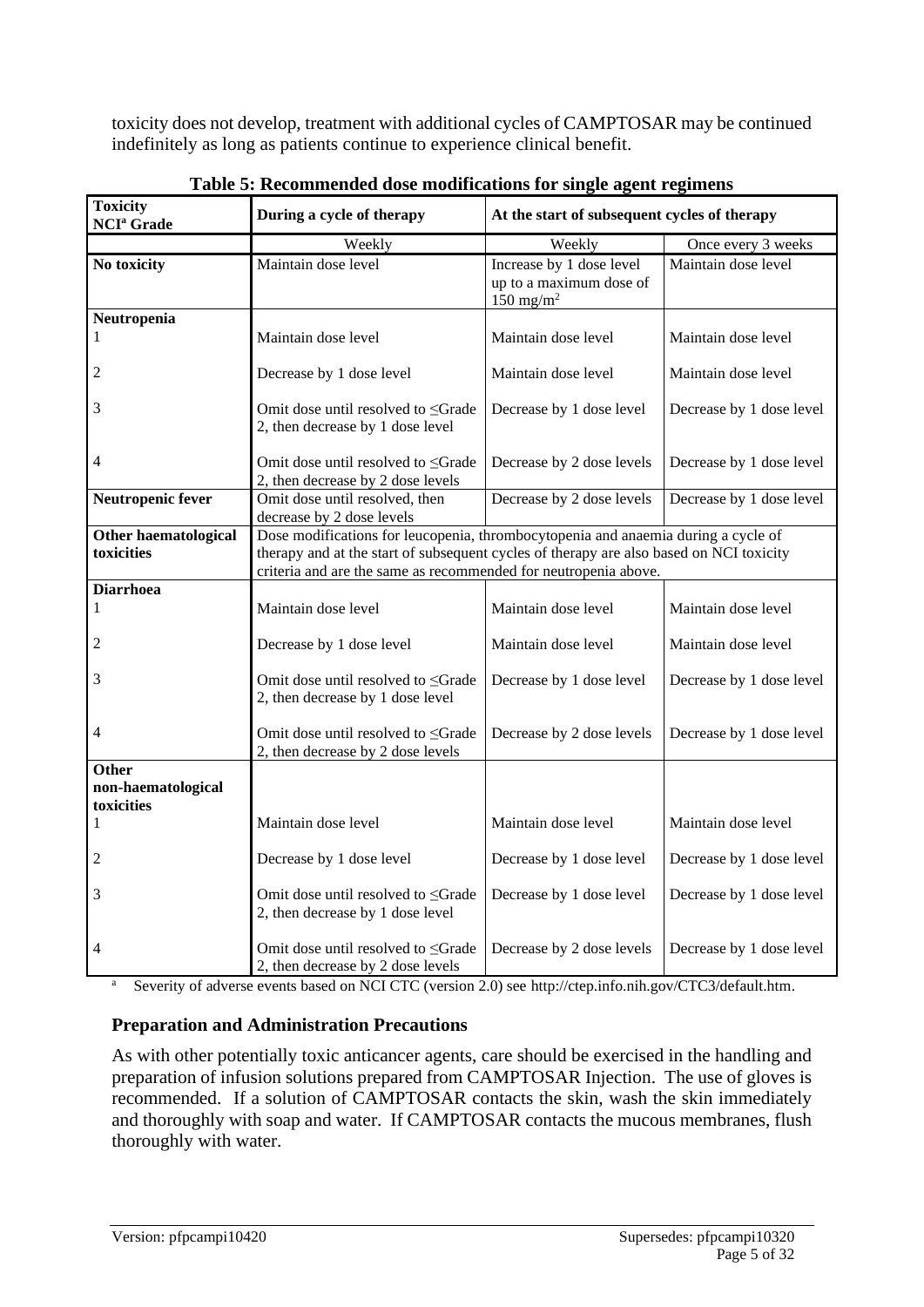### **Preparation of Infusion Solution**

CAMPTOSAR Injection is intended for single use only and any unused portion should be discarded.

CAMPTOSAR Injection must be diluted prior to infusion in 5% Glucose Injection or 0.9% Sodium Chloride Injection to a final concentration range of 0.12 to 2.8 mg/mL. Other drugs should not be added to the infusion solution. Parenteral drug products should be inspected visually for particulate matter and discolouration prior to administration whenever solution and container permit. Inspect vial contents for particulate matter and repeat inspection when drug product is withdrawn from vial into syringe.

CAMPTOSAR Injection has been shown to be chemically and physically stable when diluted with infusion solutions (0.9% sodium chloride solution and 5% glucose solution) for up to 28 days when stored in low-density polyethylene (LDPE) or polyvinyl chloride (PVC) containers at 5°C or at 30°C/ambient humidity and protected from light. When exposed to light, chemical and physical stability is indicated for up to 3 days.

It is recommended, however, that in order to reduce microbiological hazard, the infusion solutions should be prepared immediately prior to use and infusion commenced as soon as practicable after preparation. If not used immediately, in-use storage times and conditions prior to use should not be longer than 24 hours at 2°C to 8°C or 6 hours at room temperature (25°C).

Do not freeze CAMPTOSAR or admixtures of CAMPTOSAR as this may result in precipitation of the drug.

# **4.3 Contraindications**

CAMPTOSAR is contraindicated in patients with a known hypersensitivity to the drug or its excipients. CAMPTOSAR antigenicity has not been observed in clinical trials, but irinotecan hydrochloride antigenicity occurred in tests for passive cutaneous anaphylaxis in guinea pigs and rabbits, and in tests for active systemic anaphylaxis in guinea pigs. In these tests, both animal species produced antibodies against irinotecan hydrochloride, and some deaths occurred in guinea pigs sensitised to irinotecan hydrochloride.

CAMPTOSAR is contraindicated in women who intend to become pregnant (See section 4.4 - Special warnings and precautions for use, section 5.3 - Preclinical safety and section 4.6 - Fertility, pregnancy and lactation).

CAMPTOSAR is contraindicated in pregnancy and lactation (See section 4.4 - Special warnings and precautions for use, section 4.6 - Fertility, pregnancy and lactation).

# **4.4 Special warnings and precautions for use**

*Administration:* CAMPTOSAR should be administered only under the supervision of a physician who is experienced in the use of cancer chemotherapeutic agents. Appropriate management of complications is possible only when adequate diagnostic and treatment facilities are readily available.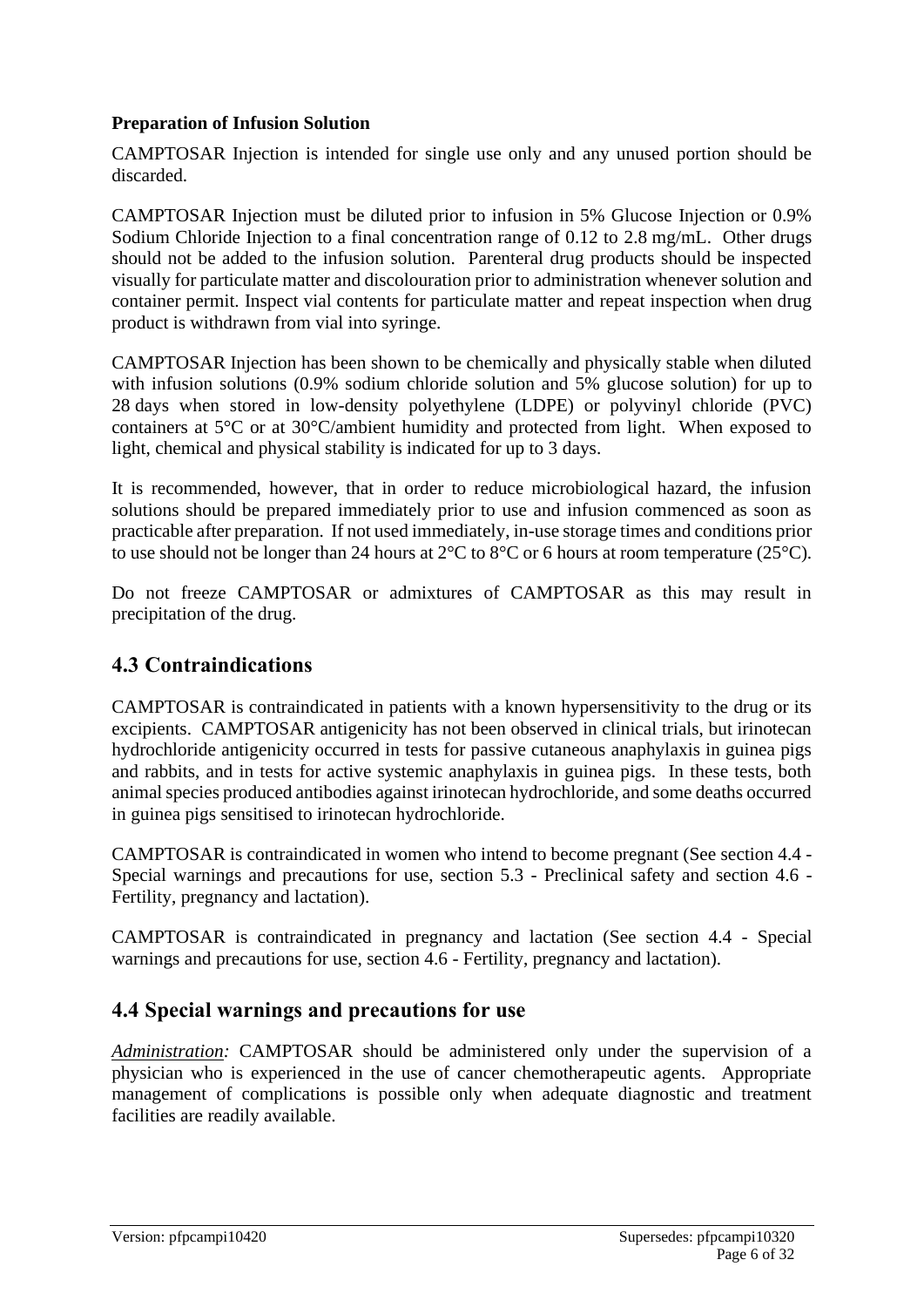*Extravasation:* CAMPTOSAR is administered by intravenous infusion. Care should be taken to avoid extravasation and the infusion site should be monitored for signs of inflammation. Should extravasation occur, flushing the site with sterile water and application of ice are recommended.

*Mayo Clinic Regimen:* Except in a well-designed clinical study, CAMPTOSAR should not be used in combination with the "Mayo Clinic" regimen of 5-FU/LV (administration for 4-5 consecutive days every 4 weeks; see Table 9) because of reports of increased toxicity, including toxic deaths. CAMPTOSAR should be used as recommended in section 4.2 - Dose and method of administration.

*Immunosuppressant Effects/Increased Susceptibility to Infections:* Administration of live or live-attenuated vaccines in patients immunocompromised by chemotherapeutic agents, including irinotecan, may result in serious or fatal infections. Vaccination with a live vaccine should be avoided in patients receiving irinotecan. Killed or inactivated vaccines may be administered; however, the response to such vaccines may be diminished.

*Cardiovascular:* Thromboembolic events have been observed rarely in patients receiving CAMPTOSAR. The specific cause of these events has not been determined (See section 4.8 - Adverse effects (undesirable effects), cardiovascular).

### **Diarrhoea and its Management**

CAMPTOSAR can induce both an early and a late form of diarrhoea that appear to be mediated by different mechanisms. Both forms of diarrhoea may be severe.

Early diarrhoea (occurring during or shortly after infusion of CAMPTOSAR) is cholinergic in nature. It is usually transient and only infrequently is severe. It may be accompanied by symptoms of rhinitis, increased salivation, miosis, lacrimation, diaphoresis, flushing, bradycardia and intestinal hyperperistalsis that can cause abdominal cramping. Administration of 0.25 to 1 mg of intravenous or subcutaneous atropine should be considered (unless clinically contraindicated) in patients experiencing cholinergic symptoms occurring during or shortly after infusion of CAMPTOSAR. Patients  $\geq 65$  years of age should be closely monitored due to a greater risk of early diarrhoea observed in this population.

Late diarrhoea (generally occurring more than 24 hours after administration of CAMPTOSAR) can be prolonged, may lead to dehydration, electrolyte imbalance or infection and can be lifethreatening. Late diarrhoea should be treated promptly with loperamide. Patients should be instructed to have loperamide readily available and begin treatment at the first episode of poorly formed or loose stools or the earliest onset of bowel movements more frequent than normally expected for the patient. One dosage regimen for loperamide used in clinical trials consisted of 4 mg at the first onset of late diarrhoea and then 2 mg every 2 hours until the patient was diarrhoea-free for at least 12 hours. During the night, the patient may take 4 mg of loperamide every 4 hours. Loperamide is not recommended to be used for more than 48 consecutive hours at these doses, because of the risk of paralytic ileus, nor for less than 12 hours. Premedication with loperamide is not recommended.

Patients with diarrhoea should be carefully monitored and given fluid and electrolyte replacement if they become dehydrated and should be given antibiotics if they develop ileus, fever or severe neutropenia. After the first treatment, subsequent chemotherapy should be delayed until patients are diarrhoea-free (return to pre-treatment bowel function) for at least 24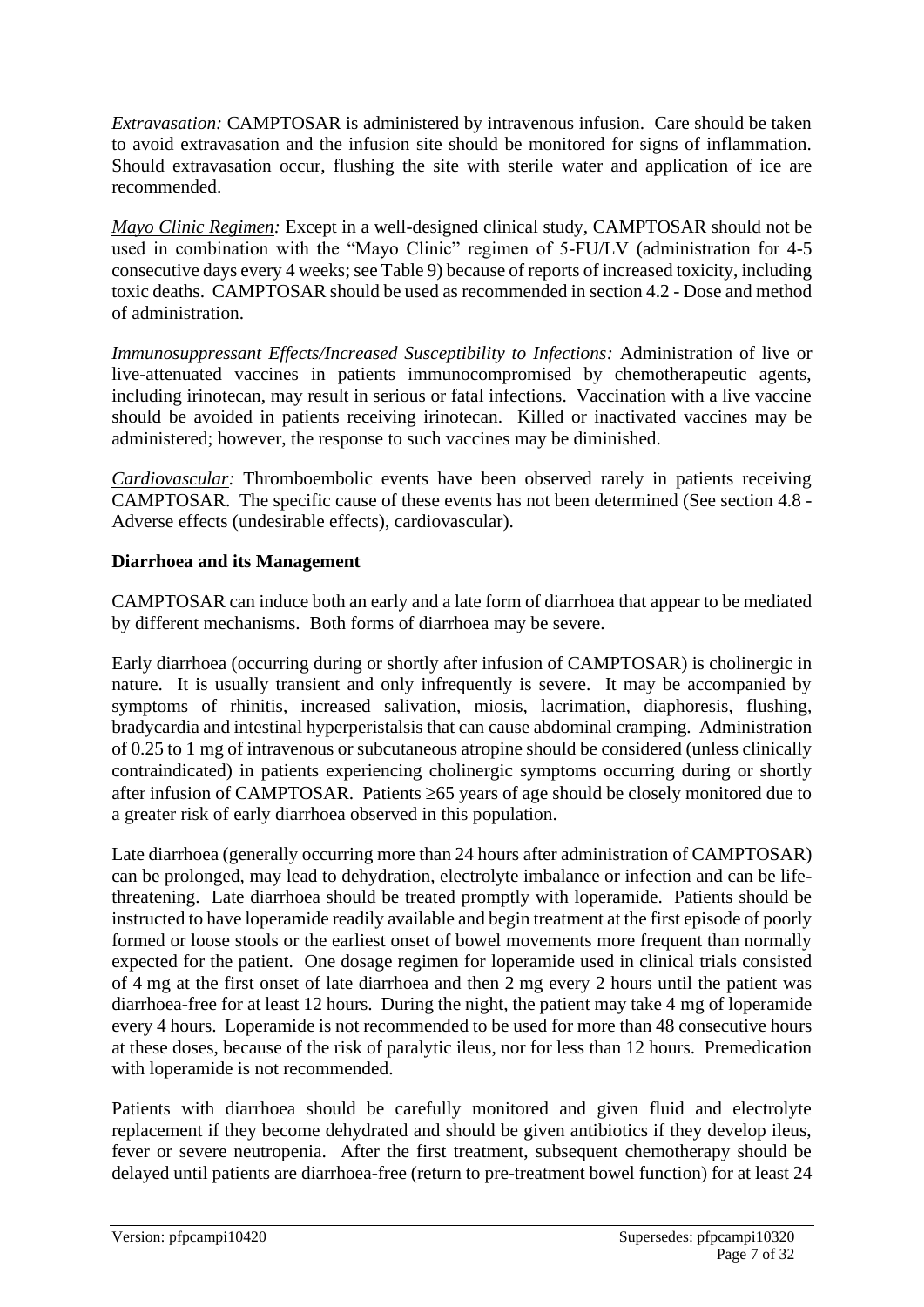hours without the need for antidiarrhoea medication. If NCI Grade 2, 3 or 4 diarrhoea occurs, subsequent doses of CAMPTOSAR should be reduced within the current cycle (See section 4.2 - Dose and method of administration).

In addition to antibiotic treatment, hospitalisation is recommended for management of the diarrhoea, in the following cases: diarrhoea associated with fever, severe diarrhoea (requiring intravenous hydration), patients with vomiting associated with delayed (i.e., late) diarrhoea and diarrhoea persisting beyond 48 hours following the initiation of high-dose loperamide therapy and in the few rare instances where patients are deemed unlikely to observe recommendations regarding management of adverse events (need for immediate and prolonged antidiarrhoeal treatment combined with high fluid intake at onset of delayed diarrhoea).

### **Haematology**

Irinotecan commonly causes neutropenia, leucopenia, and anaemia, any of which may be severe and therefore should not be used in patients with severe bone marrow failure (See section 4.8 - Adverse effects (undesirable effects), Haematological). Serious thrombocytopenia is uncommon.

### **Neutropenia**

Deaths due to sepsis following severe neutropenia have been reported in patients treated with CAMPTOSAR. Neutropenic complications should be managed promptly with antibiotic support. Therapy with CAMPTOSAR should be temporarily omitted if neutropenic fever occurs or if the absolute neutrophil count drops below 1.5 x  $10^9$ /L. A new cycle of therapy should not begin until the granulocyte count has recovered to  $\geq$ 1.5 x 10<sup>9</sup>/L. After the patient recovers, subsequent doses of CAMPTOSAR should be reduced depending upon the level of neutropenia observed (See section 4.2 - Dose and method of administration). Routine administration of a colony-stimulating factor (CSF) is not necessary, but physicians may consider CSF use in individual patients experiencing problems related to neutropenia.

### **Hypersensitivity**

Hypersensitivity reactions including severe anaphylactic and anaphylactoid reactions have been observed.

### **Colitis/Ileus**

Cases of colitis have been reported. In some cases, colitis was complicated by ulceration, bleeding, ileus and infection. Cases of ileus without preceding colitis have also been reported. Patients experiencing ileus should receive prompt antibiotic support.

### **Chronic Inflammatory Bowel Disease and/or Bowel Obstruction**

Patients must not be treated with irinotecan hydrochloride until resolution of the bowel obstruction.

### **Patients with Reduced UGT1A1 Activity**

Uridine diphosphate-glucuronosyl transferase 1A1 (UGT1A1), which mediates the conjugation of the active metabolite SN-38, is encoded by the UGT1A1 gene (See section 5.2 - Pharmacokinetic properties, Metabolism). This gene is highly polymorphic resulting in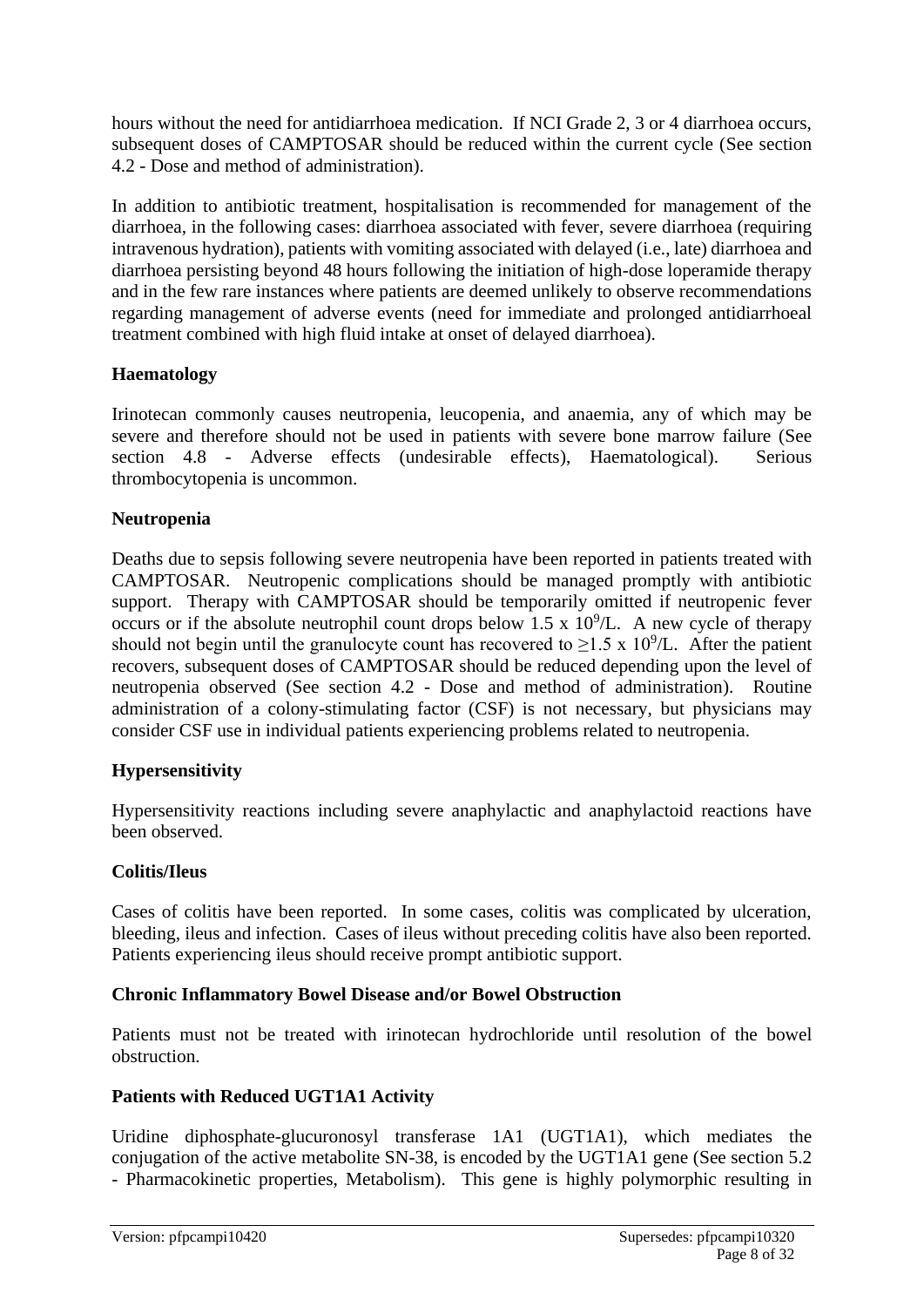variable metabolic capacities among individuals. One specific variation of the UGT1A1 gene includes a polymorphism in the promoter region known as the UGT1A1\*28 variant allele. This variant and other congenital deficiencies in UGT1A1 expression (such as Crigler-Najjar and Gilbert's syndrome) are associated with reduced enzyme activity and increased systemic exposure to SN-38. Higher plasma concentrations of SN-38 are observed in individuals who are homozygous for the UGT1A1\*28 allele (also referred to as UGT1A1 7/7 genotype) compared to patients who have one or two wild-type alleles.

Individuals with Crigler-Najjar syndrome (types 1 and 2) or those who are homozygous for the UGT1A1\*28 allele (Gilbert's syndrome) are at increased risk of haematological toxicity (Grades 3 and 4) following administration of irinotecan at moderate or high doses  $(>150 \text{ mg/m}^2)$ . A relationship between UGT1A1 genotype and the occurrence of irinotecan induced diarrhoea has not been established.

Patients known to be homozygous for UGT1A1\*28 should be administered the normally-indicated irinotecan starting dose and monitored for haematologic toxicities. A reduced irinotecan starting dose should be considered for patients who have experienced haematologic toxicity with previous treatment. The exact reduction in starting dose in this patient population has not been established and any subsequent dose modifications should be based on individual patient tolerance to treatment.

### **Use with Caution in the Following Circumstances**

*Patients at Particular Risk:* Physicians should exercise particular caution in monitoring the effects of CAMPTOSAR in patients with poor performance status, in elderly patients and in patients who have previously received pelvic/abdominal irradiation (See section 4.8 - Adverse effects (undesirable effects)). Patients with poor performance status are at increased risk of irinotecan-related adverse events. In patients receiving either CAMPTOSAR/5-FU/LV or 5- FU/LV in clinical trials comparing these agents, higher rates of hospitalisation, neutropenic fever, thromboembolism, first-cycle treatment discontinuation and early deaths were observed in patients with a baseline performance status of 2 than in patients with a baseline performance of 0 or 1. Patients with performance status of 3 or 4 should not receive CAMPTOSAR.

*Use in renal impairment :* Studies in patients with impaired renal function have not been conducted (See section 5.2 - Pharmacokinetic properties, special populations). Therefore, caution should be undertaken in patients with impaired renal function. Irinotecan is not recommended for use in patients on dialysis.

*Irradiation Therapy:* Patients who have previously received pelvic/abdominal irradiation are at increased risk of severe myelosuppression following the administration of CAMPTOSAR. The concurrent administration with irradiation has not been adequately studied and is not recommended.

*Use in hepatic impairment :* In patients with hyperbilirubinaemia, the clearance of irinotecan is decreased and therefore the risk of haematotoxicity is increased (See section 5.2 - Pharmacokinetic properties, special populations).

The use of CAMPTOSAR in patients with a serum total bilirubin concentration of  $> 3.0 \text{ x}$ institutional upper limit of normal (IULN) given as a single agent on the once every 3 weeks schedule has not been established. In clinical trials of the single agent weekly dosage schedule, patients with even modest elevations in total baseline serum bilirubin levels (17-34 µmol/L) had a significantly greater likelihood of experiencing first-cycle Grade 3 or 4 neutropenia than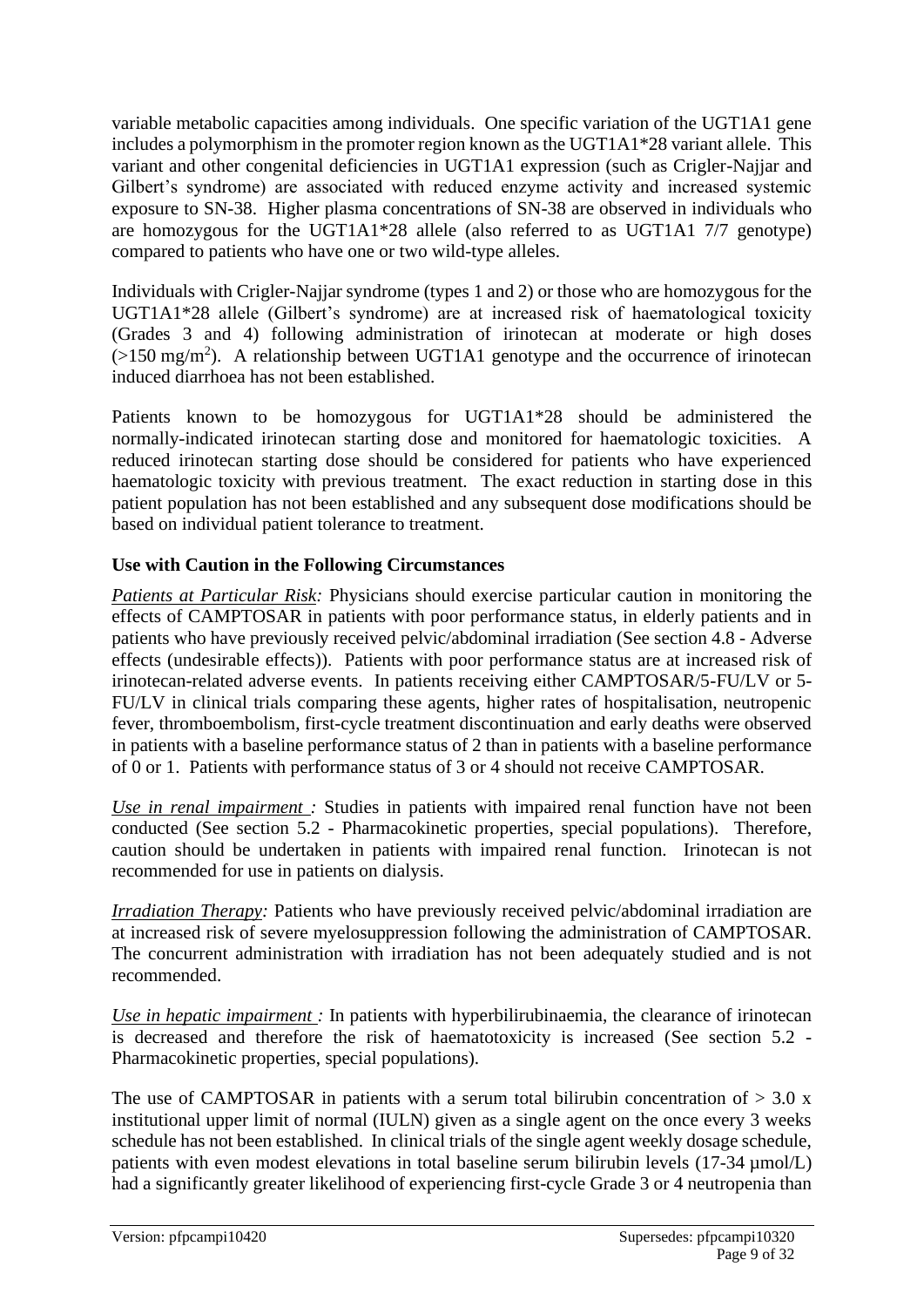those with bilirubin levels that were less than  $17 \mu$ mol/L (50% versus 18%; p<0.001) (See section 5.2 - Pharmacokinetic properties, special populations and section 4.2 - Dose and method of administration). Patients with deficient glucuronidation of bilirubin, such as those with Gilbert's syndrome, may be at greater risk of myelosuppression when receiving therapy with CAMPTOSAR.

*Cholinergic Effects:* CAMPTOSAR has cholinergic effects and should be used with caution in patients with asthma or cardiovascular diseases, and in patients with mechanical intestinal or urinary obstruction.

*Respiratory:* Interstitial pulmonary disease presenting as pulmonary infiltrates is uncommon during irinotecan therapy. Interstitial pulmonary disease can be fatal. Risk factors possibly associated with the development of interstitial pulmonary disease include pre-existing lung disease, use of pneumotoxic drugs, radiation therapy, and colony stimulating factors. Patients with risk factors should be closely monitored for respiratory symptoms before and during irinotecan therapy.

#### **Before Administration**

*Monitoring:* Careful monitoring of the white blood cell count with differential, haemoglobin and platelet count is recommended before each dose of CAMPTOSAR. Liver function should be monitored before initiation of treatment and monthly or as clinically indicated.

*Nausea and Vomiting:* Irinotecan hydrochloride is emetogenic. It is recommended that patients receive premedication with antiemetic agents. In clinical studies with the weekly dosage schedule, the majority of patients received 10 mg of dexamethasone given in conjunction with another type of antiemetic agent, such as a 5-HT<sup>3</sup> blocker (*e.g.,* ondansetron or granisetron). Antiemetic agents should be given on the day of treatment, starting at least 30 minutes before administration of CAMPTOSAR. Physicians should also consider providing patients with an antiemetic regimen (*e.g.,* prochlorperazine) for subsequent use as needed. Patients with vomiting associated with delayed (*i.e.,* late) diarrhoea should be hospitalised as soon as possible for treatment.

*Advice for Patients:* Patients should be advised of the expected toxic effects of CAMPTOSAR, particularly of gastrointestinal complications such as nausea, vomiting, abdominal cramping, diarrhoea and infection.

Patients should be advised to consult their physician if any of the following occur after treatment with CAMPTOSAR: diarrhoea for the first time; inability to control diarrhoea within 24 hours; vomiting; fever or evidence of infection; symptoms of dehydration, such as faintness, light-headedness or dizziness; bloody or black stools; inability to take fluids by mouth due to nausea or vomiting. Patients should also be alerted to the possibility of alopecia. Laxatives should be avoided (See section 4.5 - Interactions with other medicines and other forms of interactions) and patients should contact their physician to discuss any laxative use.

#### **Others**

Since this product contains sorbitol, it is unsuitable in hereditary fructose intolerance.

### **Use in the elderly**

No data available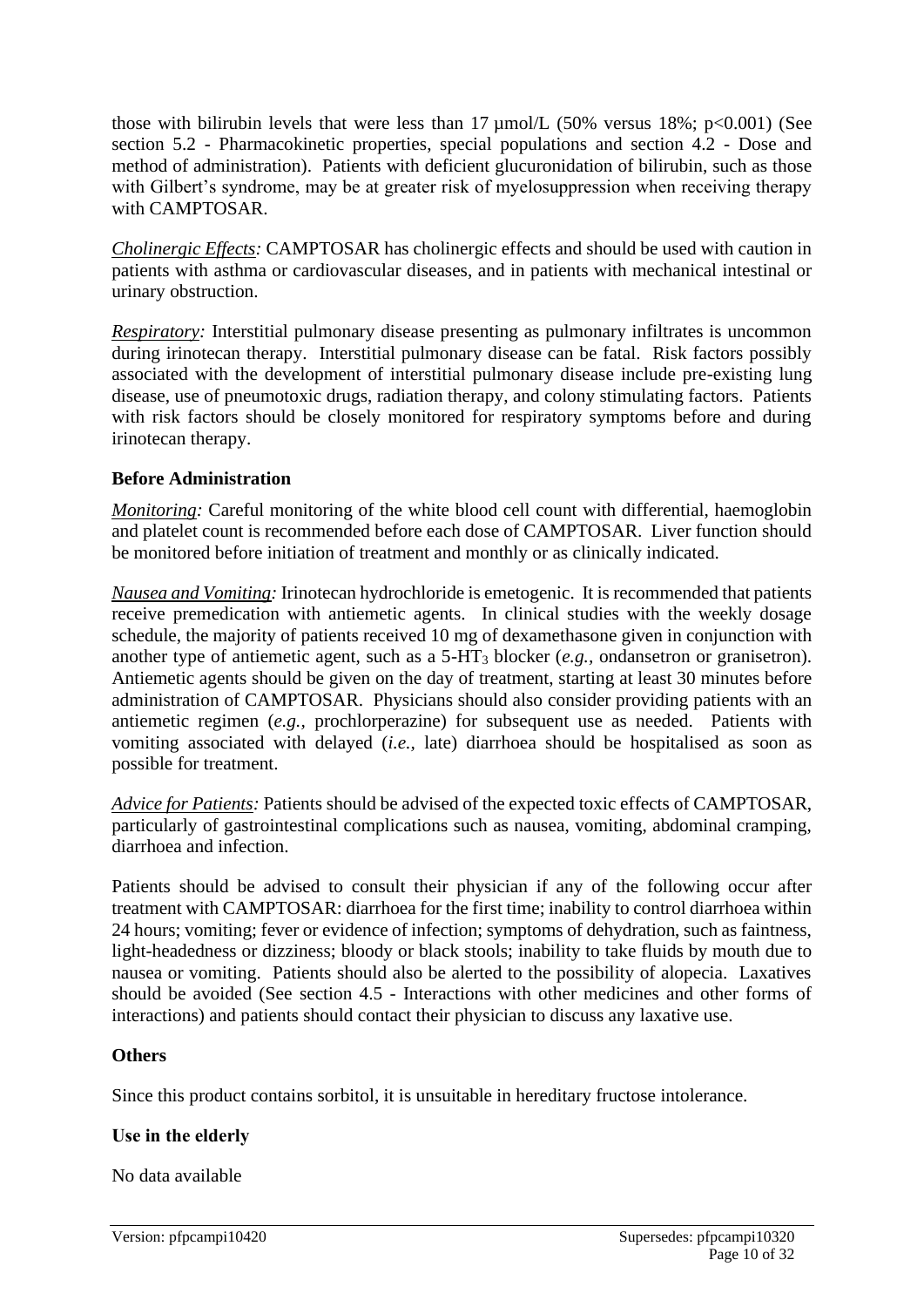#### **Paediatric use**

The safety and effectiveness of CAMPTOSAR in children have not been established.

#### **Effects on laboratory tests**

There are no known interactions between CAMPTOSAR and laboratory tests.

### **4.5 Interactions with other medicines and other forms of interactions**

#### **CYP3A4 and/or UGT1A1 Inhibitors**

Irinotecan and its active metabolite SN-38 are metabolised via the human cytochrome P450 3A4 isoenzyme (CYP3A4) and uridine diphosphate-glucuronosyl transferase 1A1 (UGT1A1) (See section 5.2 - Pharmacokinetic properties, metabolism). Coadministration of irinotecan with inhibitors of CYP3A4 and/or UGT1A1 may result in increased systemic exposure to irinotecan and the active metabolite SN-38. Physicians should take this into consideration when administering irinotecan with these drugs.

*Ketoconazole:* Irinotecan clearance is greatly reduced in patients receiving concomitant ketoconazole, leading to increased exposure to the active metabolite SN-38. Ketoconazole should be discontinued at least 1 week prior to starting irinotecan therapy and should not be administered during irinotecan therapy.

*Atazanavir Sulfate:* Coadministration of atazanavir sulfate, a CYP3A4 and UGT1A1 inhibitor, has the potential to increase systemic exposure to SN-38, the active metabolite of irinotecan. Physicians should take this into consideration when co-administering these drugs.

### **CYP3A4 Inducers**

*Anticonvulsants:* Concomitant administration of CYP3A-inducing anticonvulsant drugs (*e.g.,* carbamazepine, phenobarbital or phenytoin) leads to reduced exposure to SN-38. Consideration should be given to starting or substituting non-enzyme-inducing anticonvulsants at least one week prior to initiation of irinotecan therapy in patients requiring anticonvulsant treatment.

*St. John's Wort (Hypericum perforatum):* Exposure to the active metabolite SN-38 is reduced in patients taking concomitant St. John's Wort. St. John's Wort should be discontinued at least 1 week prior to the first cycle of irinotecan, and should not be administered during irinotecan therapy.

#### **Other Interactions**

*Neuromuscular Blocking Agents:* Interaction between irinotecan and neuromuscular blocking agents cannot be ruled out. Since irinotecan has anticholinesterase activity, drugs with anticholinesterase activity may prolong the neuromuscular blocking effects of suxamethonium and the neuromuscular blockade of non-depolarising drugs may be antagonised.

*Antineoplastic Agents:* The adverse effects of CAMPTOSAR, such as myelosuppression and diarrhoea, would be expected to be exacerbated by other antineoplastic agents having similar adverse effects.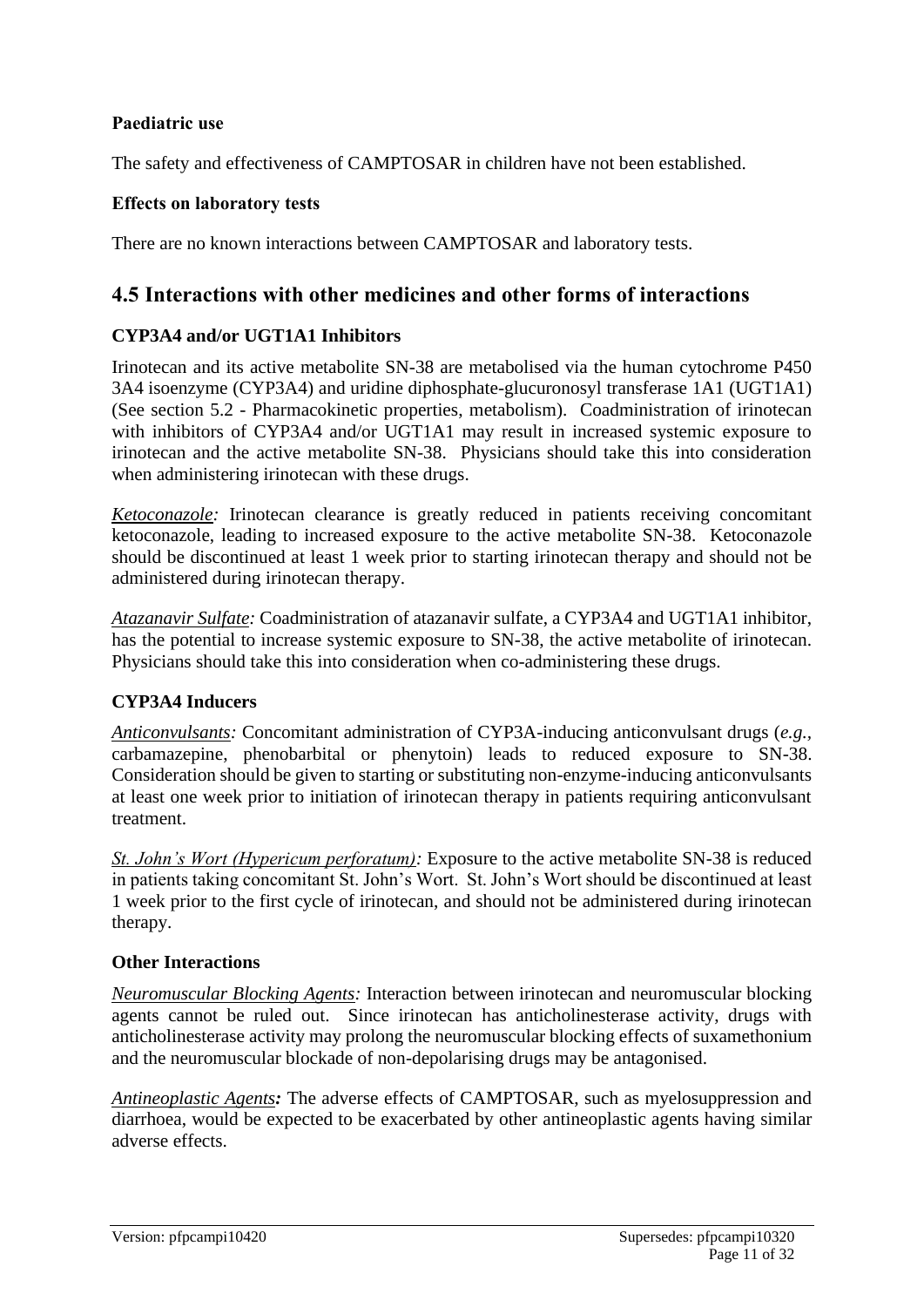*Dexamethasone:* Lymphocytopenia has been reported in patients receiving CAMPTOSAR and it is possible that the administration of dexamethasone as antiemetic prophylaxis may have enhanced the likelihood of this effect. However, serious opportunistic infections have not been observed and no complications have specifically been attributed to lymphocytopenia.

Hyperglycaemia has also been reported in patients receiving CAMPTOSAR. Usually this has been observed in patients with a history of diabetes mellitus or evidence of glucose intolerance<br>prior to administration of CAMPTOSAR. It is probable that the administration of prior to administration of CAMPTOSAR. dexamethasone contributed to hyperglycaemia in some patients.

*Prochlorperazine:* The incidence of akathisia in clinical trials of the single agent weekly dosage schedule was greater (8.5%, 4/47 patients) when prochlorperazine was administered on the same day as CAMPTOSAR than when these drugs were given on separate days (1.3%, 1/80 patients). However, the 8.5% incidence of akathisia is within the range reported for use of prochlorperazine when given as a premedication for other chemotherapies.

*Laxatives:* It would be expected that the incidence or severity of diarrhoea would be worsened by laxative use during therapy with CAMPTOSAR, but this has not been studied.

*Diuretics:* In view of the potential risk of dehydration secondary to vomiting and/or diarrhoea induced by CAMPTOSAR, the physician may wish to withhold diuretics during dosing with CAMPTOSAR and, certainly, during periods of active vomiting or diarrhoea.

# **4.6 Fertility, pregnancy and lactation**

### **Effects on fertility**

No significant adverse effects on fertility and general reproductive performance were observed after intravenous administration of irinotecan hydrochloride in doses of up to 6 mg/kg/day to rats. Atrophy of male reproductive organs was observed after multiple daily irinotecan hydrochloride doses both in rodents at 20 mg/kg (AUC approximately the same value as in patients administered 125 mg/m<sup>2</sup> weekly) and dogs at 0.4 mg/kg (AUC about  $1/15^{th}$  the value in patients administered 125 mg/m<sup>2</sup> weekly).

### **Use in pregnancy – Pregnancy Category D**

There are no adequate and well-controlled studies of irinotecan in pregnant women. CAMPTOSAR may cause fetal harm when administered to a pregnant woman. Administration of 6 mg/kg/day intravenous irinotecan hydrochloride to rats (AUC about 0.2 times the corresponding values in patients administered  $125 \text{ mg/m}^2$ ) and rabbits (about one-half the recommended human weekly starting dose on a mg/m<sup>2</sup> basis) during the period of organogenesis, is embryotoxic as characterised by increased post-implantation loss and decreased numbers of live fetuses. Irinotecan hydrochloride was teratogenic in rats at doses greater than 1.2 mg/kg/day (AUC about 1/40th the corresponding values in patients administered 125 mg/m<sup>2</sup>) and in rabbits at 6.0 mg/kg/day. Teratogenic effects included a variety of external, visceral, and skeletal abnormalities.

Women of childbearing potential should not be started on irinotecan until pregnancy is excluded. Pregnancy should be avoided if either partner is receiving irinotecan.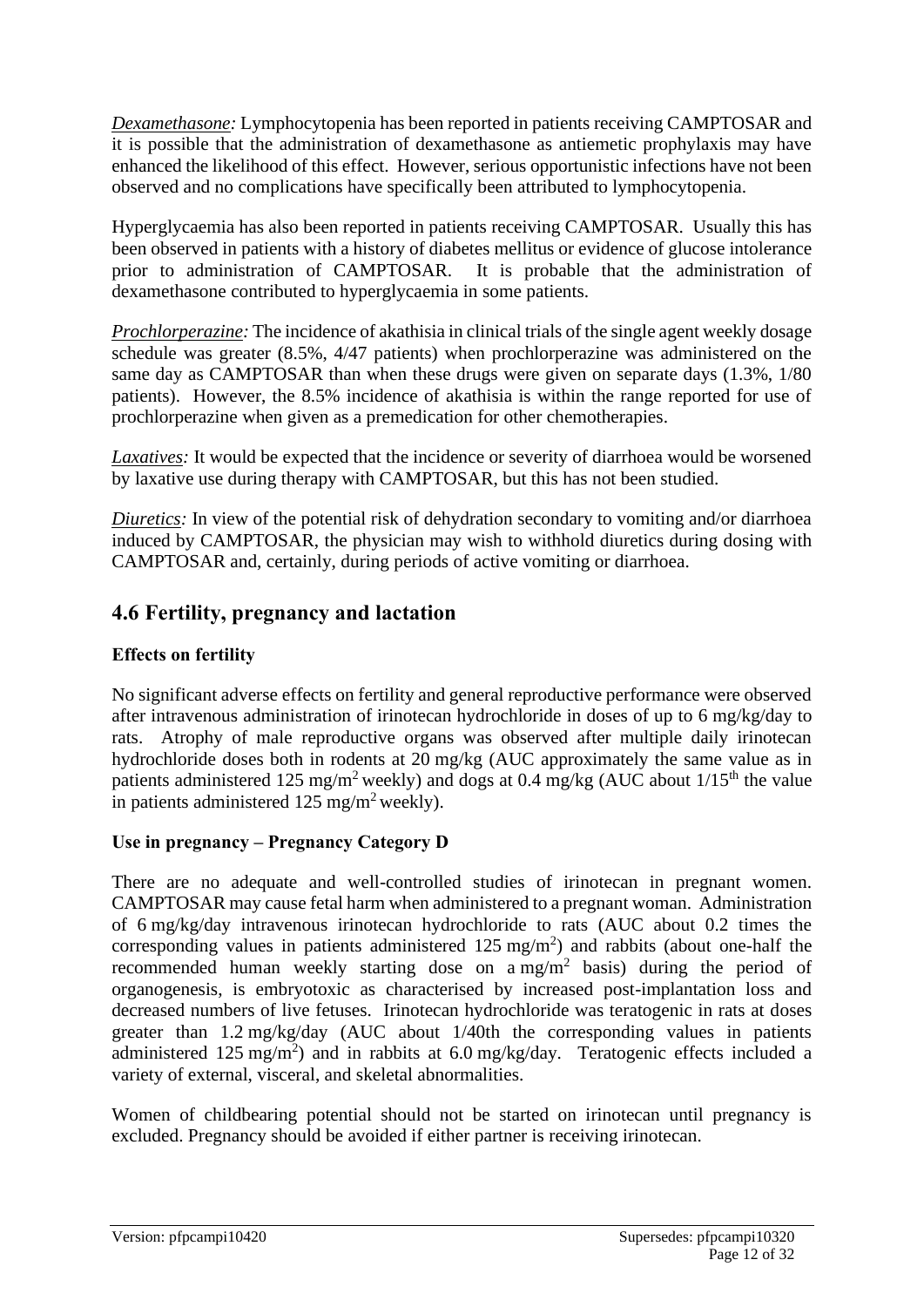Due to the potential for genotoxicity, advise female patients of reproductive potential to use highly effective contraception during treatment and for 6 months after the last dose of irinotecan.

Due to the potential for genotoxicity, advise male patients with female partners of reproductive potential to use effective contraception during treatment and for 3 months after the last dose of irinotecan*.*

### **Use in lactation**

The available data are limited to one patient only. Irinotecan and its active metabolite SN-38 were measured in the milk of one lactating patient. The effect on newborn/infants is unknown. Because of the potential for serious adverse reactions in nursing infants, it is recommended not to breastfeed when receiving therapy with irinotecan.

Radioactivity appeared in rat milk within 5 minutes of intravenous administration of radiolabelled irinotecan hydrochloride and was concentrated up to 65-fold at 4 hours after administration relative to plasma concentrations. Irinotecan hydrochloride has been shown to impair learning ability and cause a delay in postnatal development in rats.

# **4.7 Effects on ability to drive and use machines**

The effect of irinotecan on the ability to drive or use machinery has not been evaluated.

However, patients should be warned about the potential for dizziness or visual disturbances which may occur within 24 hours following the administration of irinotecan, and advised not to drive or operate machinery if these symptoms occur.

# **4.8 Adverse effects (undesirable effects)**

# **Combination Therapy**

In the two Phase III studies, a total of 955 patients with metastatic colorectal cancer received irinotecan hydrochloride in combination with 5-FU/LV, 5-FU/LV alone, or irinotecan hydrochloride alone (See section 5.1 - Pharmacodynamic properties, Table 9). In these studies, 370 patients received irinotecan hydrochloride in combination with 5-FU/LV, 362 patients received 5-FU/LV alone, and 223 patients received irinotecan hydrochloride alone.

Fifty-nine (6.1%) patients died within 30 days of last study treatment: 27 (7.3%) received irinotecan hydrochloride in combination with 5-FU/LV, 19 (5.3%) received 5-FU/LV alone, and 13 (5.8%) received irinotecan hydrochloride alone. Deaths potentially related to treatment occurred in 3 (0.7%) patients who received irinotecan hydrochloride in combination with 5- FU/LV (2 neutropenic fever/sepsis, 1 treatment toxicity), 3 (0.7%) patients who received 5- FU/LV alone (1 neutropenic fever/sepsis, 1 CNS bleeding during thrombocytopenia, 1 unknown) and 2 (0.9%) patients who received irinotecan hydrochloride alone (2 neutropenic fever). Deaths within 60 days of study treatment were reported for 18 (4.9%) patients who received irinotecan hydrochloride in combination with 5-FU/LV, 18 (5.0%) patients who received 5-FU/LV alone and 15 (6.7%) patients who received irinotecan hydrochloride alone. Discontinuations due to adverse events were reported for 26 (7.0%) patients who received irinotecan hydrochloride in combination with 5-FU/LV, 15 (4.1%) patients who received 5- FU/LV alone, and 26 (11.7%) patients who received irinotecan hydrochloride alone.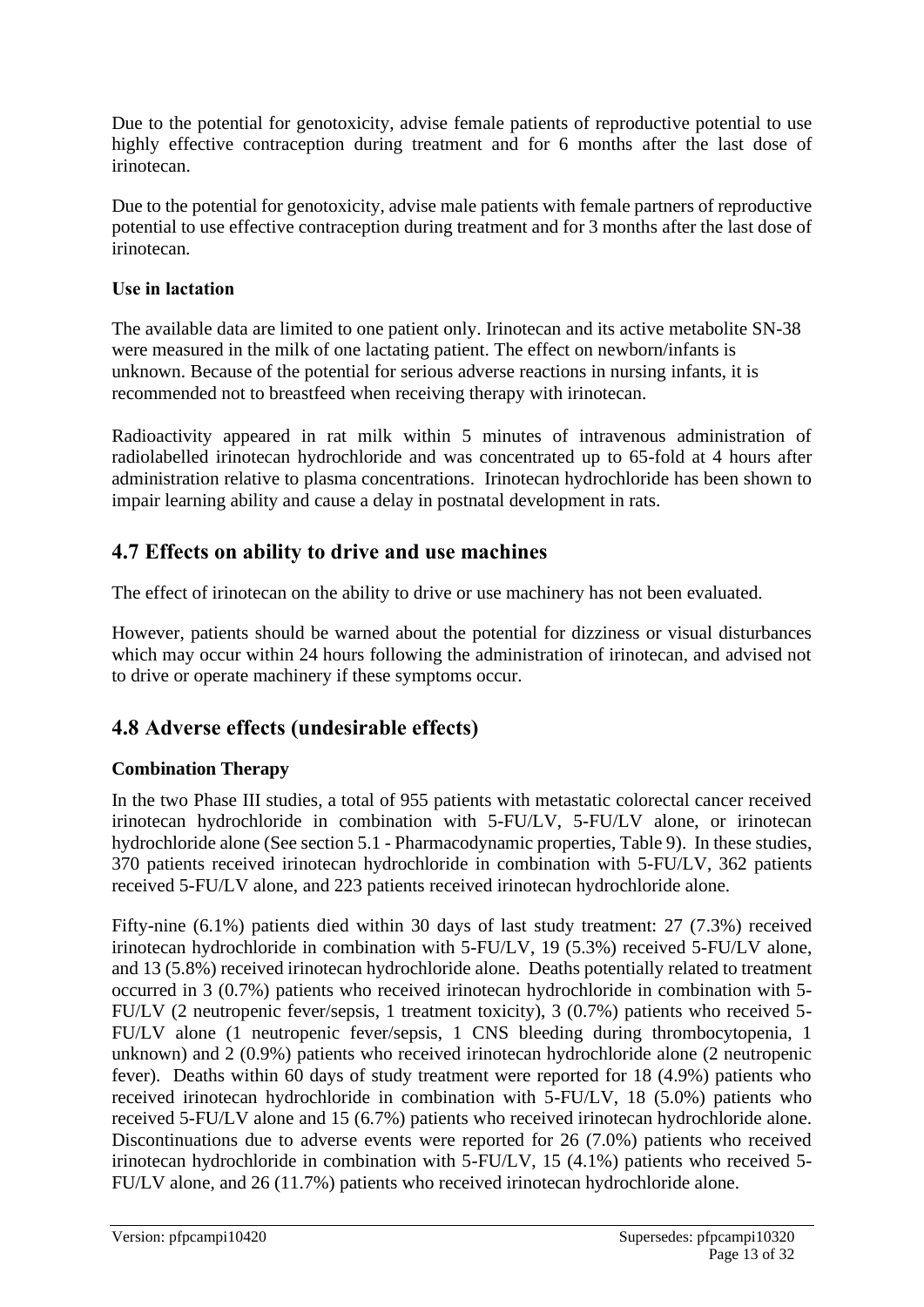Table 6 lists the Grade 3 and 4 clinically relevant adverse events reported in the combination treatment arms of the two Phase III studies.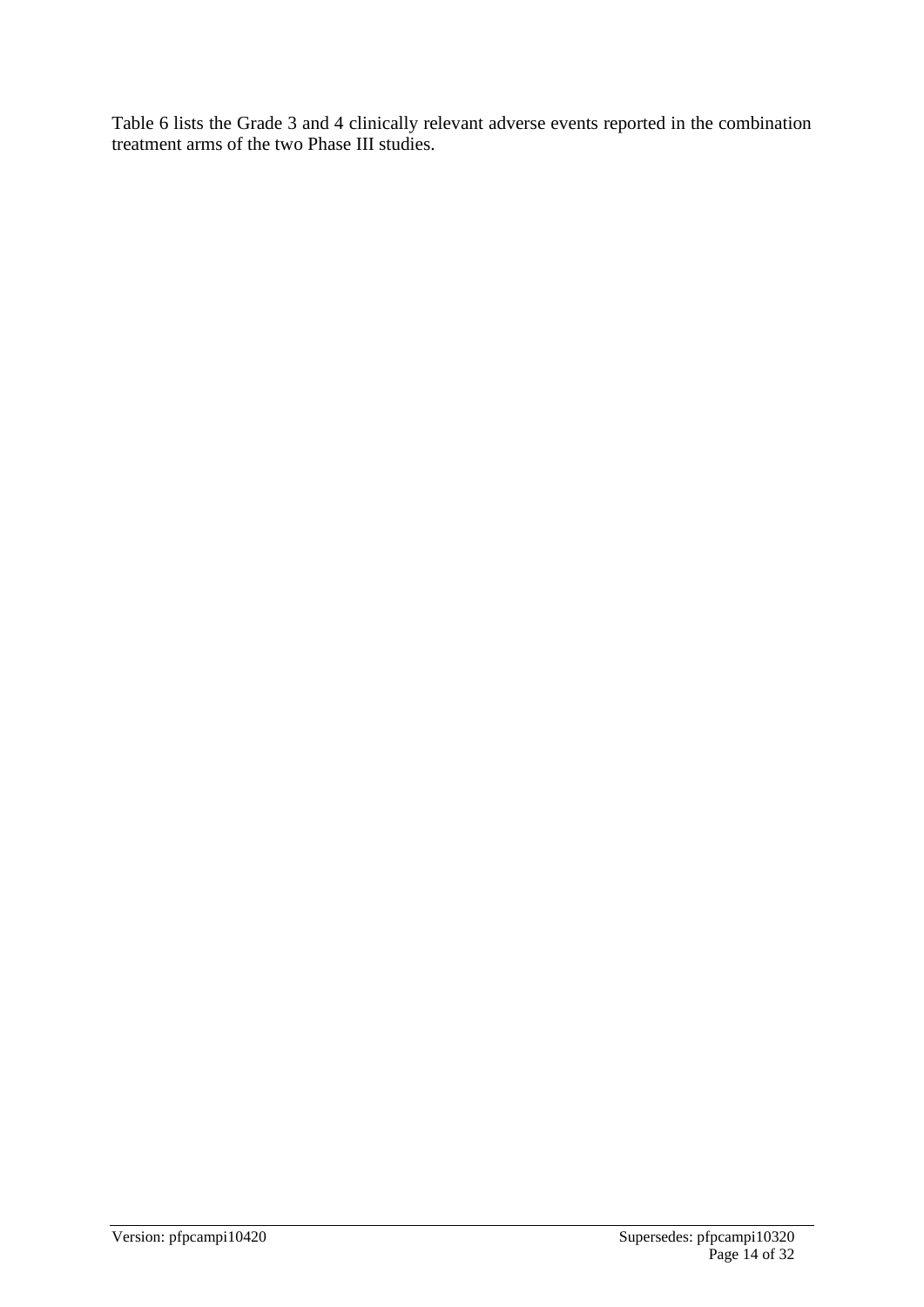| <b>Adverse Event</b>                            | сусно ні і назе тії зейснез от сонгоннатон тістаріся | <b>Study 1</b>              |                   | Study 2               |                           |
|-------------------------------------------------|------------------------------------------------------|-----------------------------|-------------------|-----------------------|---------------------------|
|                                                 | <b>Irinotecan HCl</b>                                | 5-FU/LV                     | <b>Irinotecan</b> | <b>Irinotecan HCl</b> | $5$ -FU/LV                |
|                                                 | 5-FU/LV                                              |                             | <b>HCl</b>        | $5$ - $FU/LV$         |                           |
|                                                 | $N = 225^b$                                          | $N = 219b$                  | $N = 223b$        | $N=145^{\circ}$       | $N=143c$                  |
| Total Grade 3/4 Adverse Events                  | 53.3                                                 | 45.7                        | 45.7              | 72.4                  | 39.2                      |
| <b>GASTROINTESTINAL</b>                         |                                                      |                             |                   |                       |                           |
| Diarrhoea                                       |                                                      |                             |                   |                       |                           |
| Late                                            | 22.7                                                 | 13.2                        | 31.0              | 14.4                  | 6.3                       |
| Grade 3                                         | 15.1                                                 | 5.9                         | 18.4              | 10.3                  | 4.2                       |
| Grade 4                                         | 7.6                                                  | 7.3                         | 12.6              | 4.1                   | 2.1                       |
| Early                                           | 4.9                                                  | 1.4                         | 6.7               | $\overline{a}$        | $\mathbb{Z}^{\mathbb{Z}}$ |
| Nausea                                          | 15.6                                                 | 8.2                         | 16.1              | 2.1                   | 3.5                       |
| Abdominal pain                                  | 14.6                                                 | 11.5                        | 13.0              | 2.1                   | 0.7                       |
| Vomiting                                        | 9.7                                                  | 4.1                         | 12.1              | 3.5                   | 2.8                       |
| Anorexia                                        | 5.8                                                  | 3.7                         | 7.2               | 2.1                   | 0.7                       |
| Constipation                                    | 3.1                                                  | 1.8                         | 0.4               | 0.7                   | 1.4                       |
| Mucositis                                       | 2.2                                                  | 16.9                        | 2.2               | 4.1                   | 2.8                       |
| <b>HAEMATOLOGICAL</b>                           |                                                      |                             |                   |                       |                           |
| Neutropenia                                     | 53.8                                                 | 66.7                        | 31.0              | 46.2                  | 13.4                      |
| Grade 3                                         | 29.8                                                 | 23.7                        | 19.3              | 36.4                  | 12.7                      |
| Grade 4                                         | 24.0                                                 | 42.5                        | 12.1              | 9.8                   | 0.7                       |
| Leucopenia                                      | 37.8                                                 | 23.3                        | 21.5              | 17.4                  | 3.5                       |
| Anaemia                                         | 8.4                                                  | 5.5                         | 4.5               | 2.1                   | 2.1                       |
| Neutropenic fever                               | 7.1                                                  | 14.6                        | 5.8               | 3.4                   | 0.7                       |
|                                                 | 2.6                                                  | 2.7                         | 1.7               | $\boldsymbol{0}$      | $\boldsymbol{0}$          |
| Thrombocytopenia                                | 1.8                                                  | $\boldsymbol{0}$            | 2.2               | 2.1                   | $\boldsymbol{0}$          |
| Neutropenic infection<br><b>BODY AS A WHOLE</b> |                                                      |                             |                   |                       |                           |
| Asthenia                                        | 19.5                                                 | 11.9                        | 13.9              | 9.0                   | 4.2                       |
| Pain                                            | 3.1                                                  | 3.6                         | 2.2               | 9.7                   | 8.4                       |
|                                                 | 1.7                                                  | 3.6                         | 0.4               | 0.7                   | 0.7                       |
| Fever                                           | $\boldsymbol{0}$                                     | 1.4                         | 0.4               | 7.6                   | 3.5                       |
| Infection<br><b>METABOLIC &amp;</b>             |                                                      |                             |                   |                       |                           |
| <b>NUTRITIONAL</b>                              |                                                      |                             |                   |                       |                           |
| Increased bilirubin                             | 7.1                                                  | 8.2                         | 7.2               | 3.5                   | 10.6                      |
| <b>DERMATOLOGICAL</b>                           |                                                      |                             |                   |                       |                           |
| <b>Exfoliative dermatitis</b>                   | $\boldsymbol{0}$                                     | 0.5                         | $\overline{0}$    |                       |                           |
| Rash                                            | $\boldsymbol{0}$                                     | 0.9                         | 0.4               |                       |                           |
| Hand and foot syndrome                          | $\overline{a}$                                       | $\mathbb{L}^{\mathbb{L}}$   | $\overline{a}$    | --<br>0.7             | --<br>0.7                 |
| Cutaneous signs                                 | $-$                                                  |                             |                   | 0.7                   | $\boldsymbol{0}$          |
| <b>RESPIRATORY</b>                              |                                                      | $\mathcal{L}_{\mathcal{F}}$ | $\sim$ $-$        |                       |                           |
| Dyspnoea                                        | 6.3                                                  | 0.5                         | 2.2               | 1.4                   | $\boldsymbol{0}$          |
| Cough                                           | 1.3                                                  | $\overline{0}$              | 0.4               | $\overline{a}$        | $\sim$                    |
| Pneumonia                                       | 2.7                                                  | 1.0                         | 1.3               | $- -$                 | $-$                       |
| <b>NEUROLOGICAL</b>                             |                                                      |                             |                   |                       |                           |
| <b>Dizziness</b>                                | 1.3                                                  | $\boldsymbol{0}$            | 1.8               |                       |                           |
| Somnolence                                      |                                                      | 1.8                         | 1.3               | --                    | --                        |
| Confusion                                       | 1.8<br>1.8                                           | $\boldsymbol{0}$            | $\boldsymbol{0}$  | $-1$                  | --                        |
|                                                 |                                                      |                             |                   | $-$                   | $-$                       |
| <b>CARDIOVASCULAR</b><br>Vasodilation           | 0.9                                                  | $\mathbf{0}$                | $\overline{0}$    |                       |                           |
|                                                 | 1.3                                                  | 0.5                         | 1.7               | 1.4                   | $\boldsymbol{0}$          |
| Hypotension                                     | 2.7                                                  | 3.2                         | 1.8               |                       |                           |
| Thrombophlebitis<br>Pulmonary embolus           | 2.7                                                  | 1.4                         | 0.4               | --                    |                           |
|                                                 |                                                      |                             |                   |                       |                           |
| Myocardial infarction                           | 1.3                                                  | $\boldsymbol{0}$            | 0.4               | $- -$                 | --                        |

**Table 6: Percent (%) of patients experiencing clinically relevant Grade 3 & 4 adverse events in Phase III studies of combination therapies<sup>a</sup>**

<sup>a</sup> Severity of adverse events based on NCI CTC (version 1.0), see

http://ctep.info.nih.gov/CTC3/default.htm.

b Number of patients in the as-treated population for each group.<br>Number of patients treated in the de Gramont regimen  $(B2/C2)$ 

Number of patients treated in the de Gramont regimen (B2/C2 treatment arms of Table 9).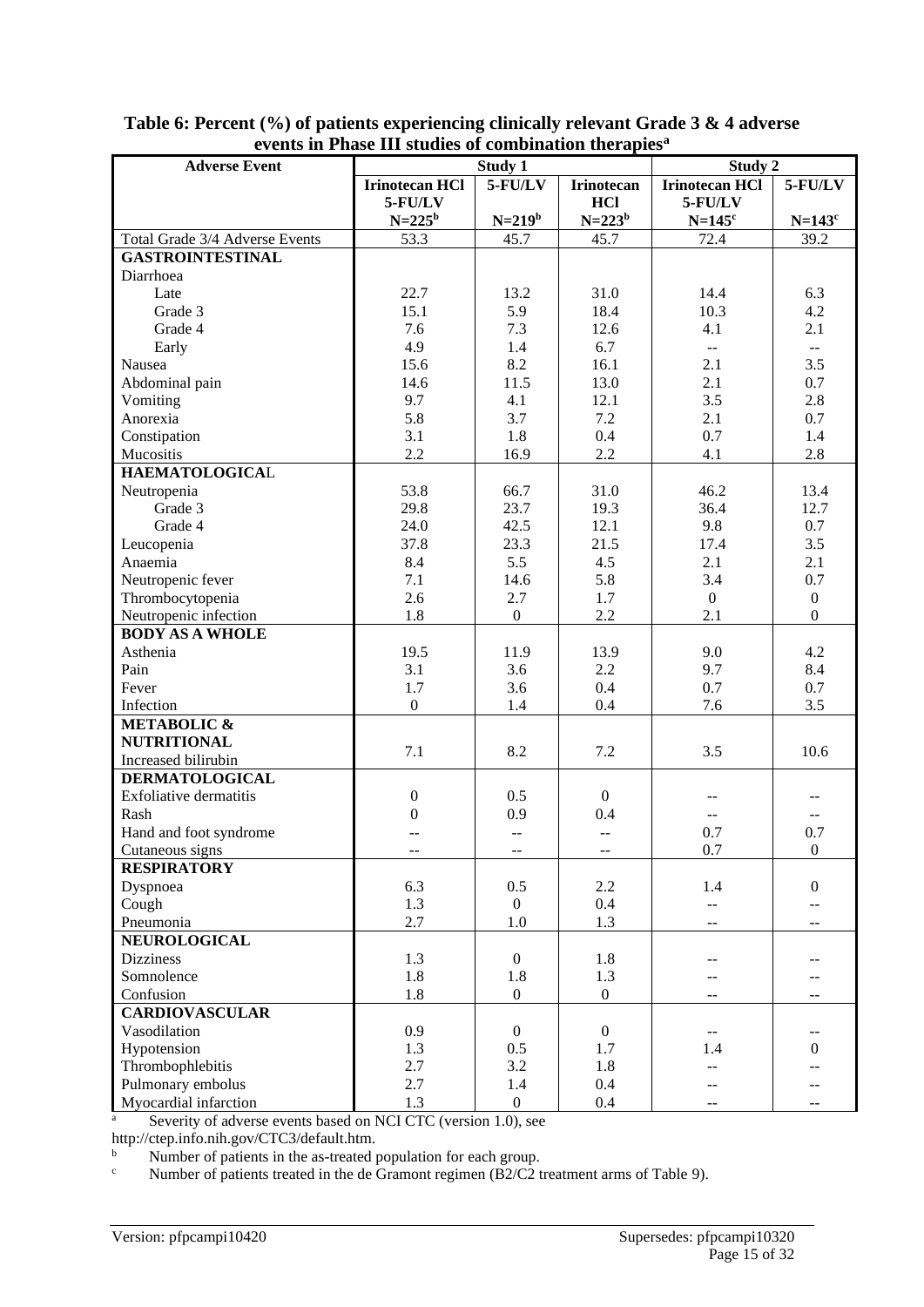The most clinically significant adverse events for patients receiving irinotecan hydrochloride**based therapy were diarrhoea, nausea, vomiting, neutropenia, and alopecia (complete**  hair loss = Grade 2). The most clinically significant adverse events for patients receiving 5-FU/LV therapy were diarrhoea, neutropenia, neutropenic fever and mucositis. In Study 1, Grade 4 neutropenia, neutropenic fever (defined as ≥Grade 2 fever and Grade 4 neutropenia), and mucositis were observed less often with irinotecan hydrochloride/5-FU/LV than with administration of 5-FU/LV.

### **Single Agent Therapy**

Information on adverse reactions for CAMPTOSAR as single agent therapy is available from 304 patients with metastatic carcinoma of the colon or rectum treated in Phase II trials with the once weekly dosage schedule, 316 patients treated with the once-every-3-week dosage schedule and over 1100 patients with a variety of tumour types treated in Japan. In general the types of toxicities observed were similar. 4.3% of patients treated with the weekly dosage schedule and 8% of patients treated with the once-every-3-week dosage schedule discontinued treatment with CAMPTOSAR because of medical events.

Seventeen of the 304 patients treated with the weekly dosage schedule died within 30 days of the administration of CAMPTOSAR and in five cases (1.6%), the deaths were potentially drugrelated. Eleven patients treated with irinotecan hydrochloride in the once-every-3-week dosage schedule died within 30 days of treatment and in three cases (1%), the deaths were potentially related to treatment with irinotecan hydrochloride. The main causes of the deaths potentially related to treatment were neutropenic infection, Grade 4 diarrhoea and asthenia.

The frequency of the most common adverse events reported from the single agent second line studies is presented in Table 7 below. Additional information on adverse events follows the table, organised by body system category.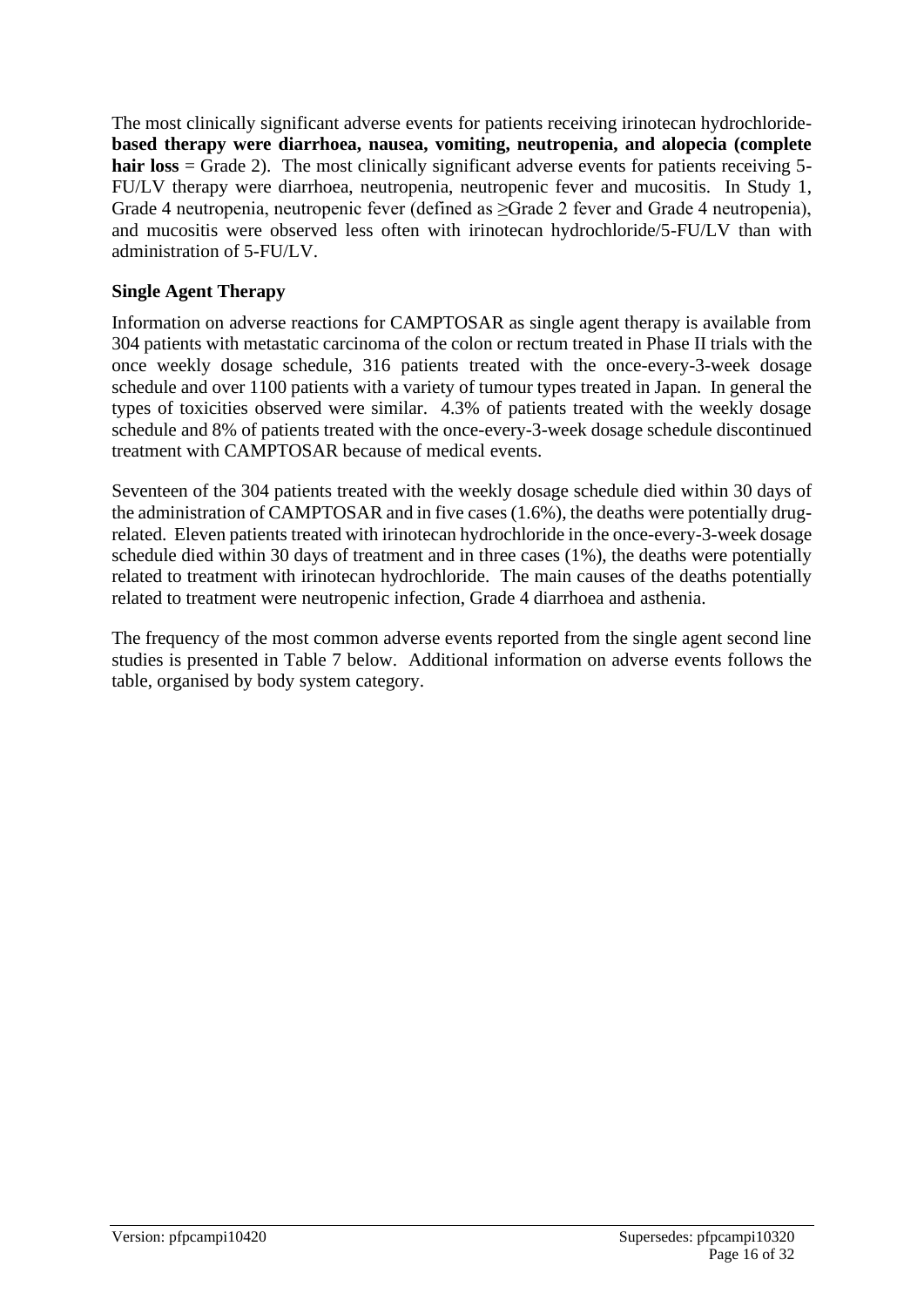|                                | $\cup$ $\top$ puticing | 3 weekly dosage schedule    |                             |                        |
|--------------------------------|------------------------|-----------------------------|-----------------------------|------------------------|
|                                | Weekly dosage schedule |                             |                             | (NCI Grade 3 & 4 only) |
| Event                          | % of Patients          | % NCI Grade 3 & 4           | Study $1\,(%)$              | Study $2(%)$           |
| <b>GASTROINTESTINAL</b>        |                        |                             |                             |                        |
| Diarrhoea (late)               | 87.8                   | 30.6                        | 21.7                        | 22.0                   |
| Nausea                         | 86.2                   | 16.8                        | 13.8                        | 11.0                   |
| Vomiting                       | 66.8                   | 12.5                        | 13.8                        | 14.2                   |
| Abdominal                      | 56.9                   | 16.4                        | 13.8                        | 8.7                    |
| cramping / pain                |                        |                             |                             |                        |
| Anorexia                       | 54.9                   | 5.9                         | 5.3                         | 5.5                    |
| Diarrhoea (early)              | 50.7                   | 7.9                         | 12.2                        | 1.6                    |
| Constipation                   | 29.9                   | 2.0                         | 9.5                         | 7.9                    |
| Flatulence                     | 12.2                   | $\mathbf{u} = \mathbf{v}$   |                             | $-$                    |
| Stomatitis                     | 11.8                   | 0.7                         |                             |                        |
| Dyspepsia                      | 10.5                   | --                          |                             |                        |
| <b>HAEMATOLOGICAL</b>          |                        |                             |                             |                        |
| Leucopeniab                    | 63.2                   | 28.0                        | 22.2                        | 14.2                   |
| Anaemia                        | 60.5                   | 6.9                         | 7.4                         | 6.3                    |
| Neutropenia <sup>b</sup>       | 53.9                   | 26.3                        | 22.2                        | 14.2                   |
| Thrombocytopenia               |                        | $-$                         | 1.1                         | 3.9                    |
| <b>BODY AS A WHOLE</b>         |                        |                             |                             |                        |
| Asthenia                       | 75.7                   | 12.2                        | 14.8                        | 13.4                   |
| Fever                          | 45.4                   | 0.7                         | $\overline{a}$              |                        |
| Pain                           | 23.7                   | 2.3                         | 18.5 <sup>c</sup>           | 16.5 <sup>d</sup>      |
| Headache                       | 16.8                   | 0.7                         |                             |                        |
| Back pain                      | 14.5                   | 1.6                         |                             |                        |
| Chills                         | 13.8                   | 0.3                         |                             |                        |
| Minor infection                | 14.5                   | $\overline{0}$              |                             |                        |
| Oedema                         | 10.2                   | 1.3                         |                             |                        |
| Abdominal enlargement          | 10.2                   | 0.3                         |                             | --                     |
|                                |                        |                             |                             |                        |
| METABOLIC AND NUTRITIONAL      |                        |                             |                             |                        |
| Weight reduction               | 30.3                   | 0.7                         |                             |                        |
| Dehydration                    | 14.8                   | 4.3                         |                             |                        |
| Increased alkaline phosphatase | 13.2                   | 3.9                         |                             |                        |
| <b>Increased SGOT</b>          | 10.5                   | 1.3                         |                             |                        |
| DERMATOLOGICAL                 |                        |                             |                             |                        |
| Alopecia                       | 60.5                   | Not applicable <sup>e</sup> | Not applicable <sup>e</sup> | Not applicable $e$     |
| Sweating                       | 16.4                   | $\Omega$                    |                             |                        |
| Rash                           | 12.8                   | 0.7                         | 1.6                         | 0.8                    |
| <b>RESPIRATORY</b>             |                        |                             |                             |                        |
| Dyspnoea                       | 22.0                   | 3.6                         |                             |                        |
| Increased coughing             | 17.4                   | 0.3                         |                             |                        |
| Rhinitis                       | 15.5                   | $\boldsymbol{0}$            |                             |                        |

#### **Table 7: Adverse events reported from the second line single agent therapy in 304 patients<sup>a</sup>**

<sup>a</sup> Severity of adverse events based on NCI CTC (version 1.0), see [http://ctep.info.nih.gov/CTC3/default.htm.](http://ctep.info.nih.gov/CTC3/default.htm)

**b** Combined results for leucopenia/neutropenia are presented for the once-every-3-week dosage schedule.

<sup>c</sup> In this study, 22.2% of patients treated with best supportive care experienced NCI Grade 3/4 pain.

<sup>d</sup> In this study, 13.2% of patients treated with infusional 5-FU experienced NCI Grade 3/4 pain.

<sup>e</sup> Complete hair loss = NCI Grade 2.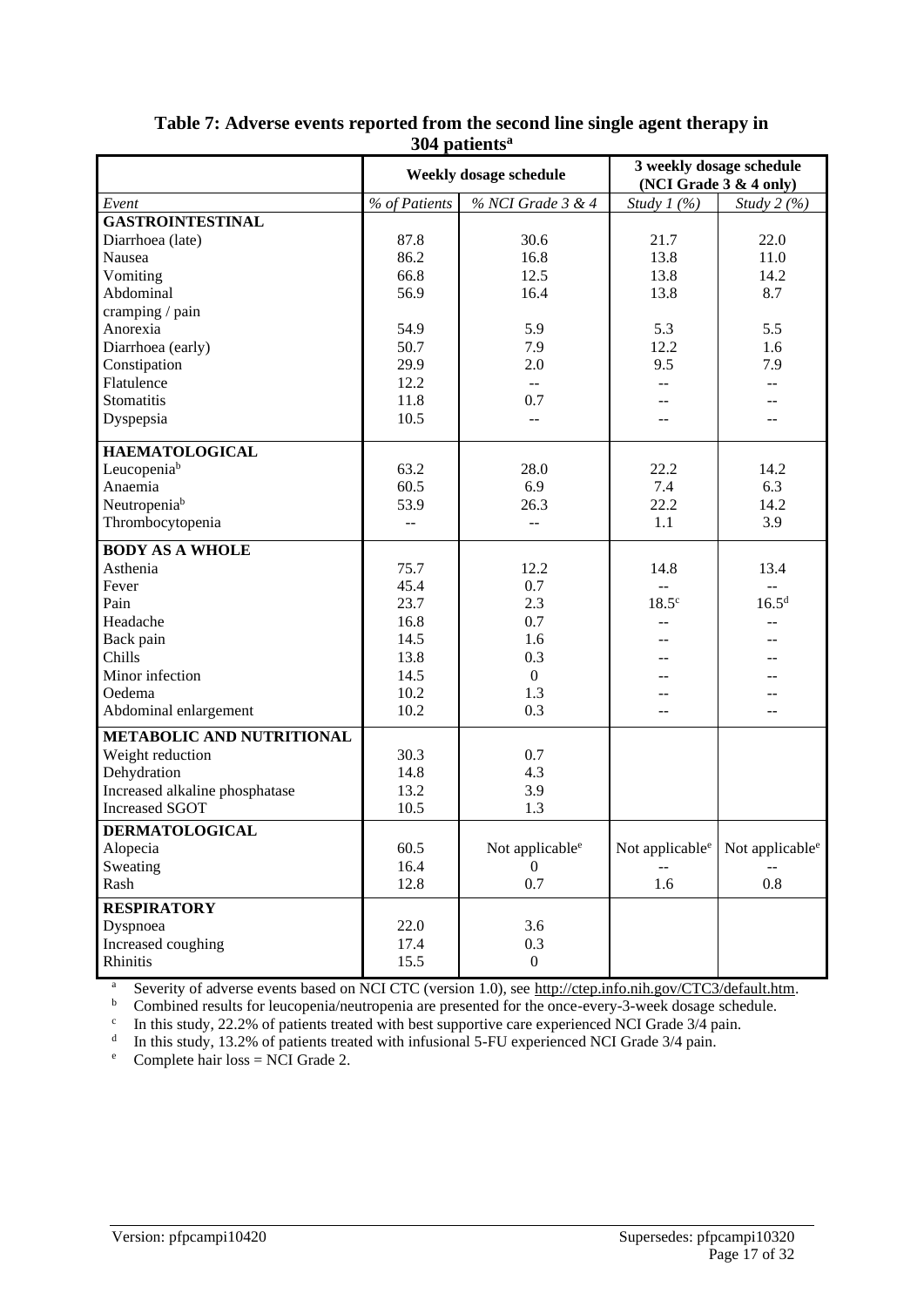*Gastrointestinal:* Nausea, vomiting and diarrhoea are common adverse events following treatment with CAMPTOSAR and can be severe. Among those patients treated at the 125 mg/m<sup>2</sup> single agent weekly dose, the median duration of any grade of late diarrhoea was 3 days and for Grade 3 or 4 late diarrhoea was 7 days. The frequency of Grade 3 and 4 late diarrhoea was significantly greater in patients 65 years or older (39.8% versus 23.4%, p=0.0025).

Abdominal pain and cramping are associated with early-onset diarrhoea (diarrhoea which occurs within 24 hours of drug administration). In studies it has been found that atropine is useful in ameliorating these events. Colonic ulceration, sometimes with gastrointestinal bleeding, ileus and infection, has been observed in association with administration of CAMPTOSAR.

*Haematological:* CAMPTOSAR commonly causes neutropenia, leucopenia (including lymphocytopenia) and anaemia. Serious thrombocytopenia is uncommon. In clinical studies with the single agent weekly dosage schedule, one death due to neutropenic sepsis without fever was judged to be potentially drug-related (0.3%, 1/304). Blood transfusions were given to 9.9% of patients. When evaluated in the trials of single agent weekly administration, the frequency of Grade 3 or 4 neutropenia was significantly higher in patients who had received previous pelvic/abdominal irradiation (48.1% versus 24.1%, p=0.0356). In these same studies, patients with total baseline serum bilirubin levels of 17  $\mu$ mol/L or more also had a significantly greater likelihood of experiencing first-cycle Grade 3 or 4 neutropenia than those with bilirubin levels that were less than  $17 \mu$ mol/L (50% versus 17.7%, p<0.001).

*Cholinergic Symptoms:* Patients may have cholinergic symptoms of rhinitis, increased salivation, miosis, lacrimation, diaphoresis, flushing and intestinal hyperperistalsis that can cause abdominal cramping and early diarrhoea. If these symptoms occur, they manifest during or shortly after drug infusion. They are thought to be related to the anticholinesterase activity of the irinotecan parent compound and are more likely to occur at higher doses. The timing of the symptoms is most consistent with the occurrence of peak irinotecan hydrochloride serum levels during parenteral administration.

*Metabolic and Nutritional:* The dehydration observed in 14.8% of patients in clinical studies was as a consequence of diarrhoea, nausea and vomiting.

*Hepatic:* In the clinical studies evaluating the single agent weekly dosage schedule, NCI Grade 3 or 4 liver enzyme abnormalities were observed in fewer than 10% of patients. These events typically occur in patients with known hepatic metastases. For the once-every-3-week dosage schedule, hepatic events, such as ascites and jaundice of NCI Grade 3/4 severity, occurred in 8.5% of patients in one study and 8.7% of patients in another study.

*Renal:* Increases in serum creatinine or blood urea nitrogen, generally attributable to complications of infection or to dehydration related to nausea, vomiting or diarrhoea, have been observed. There have been cases of acute renal failure. Rare instances of renal dysfunction due to tumour lysis syndrome have also been reported.

*Dermatological:* Alopecia has been reported during treatment with CAMPTOSAR. Rashes have also been reported but did not result in discontinuation of treatment.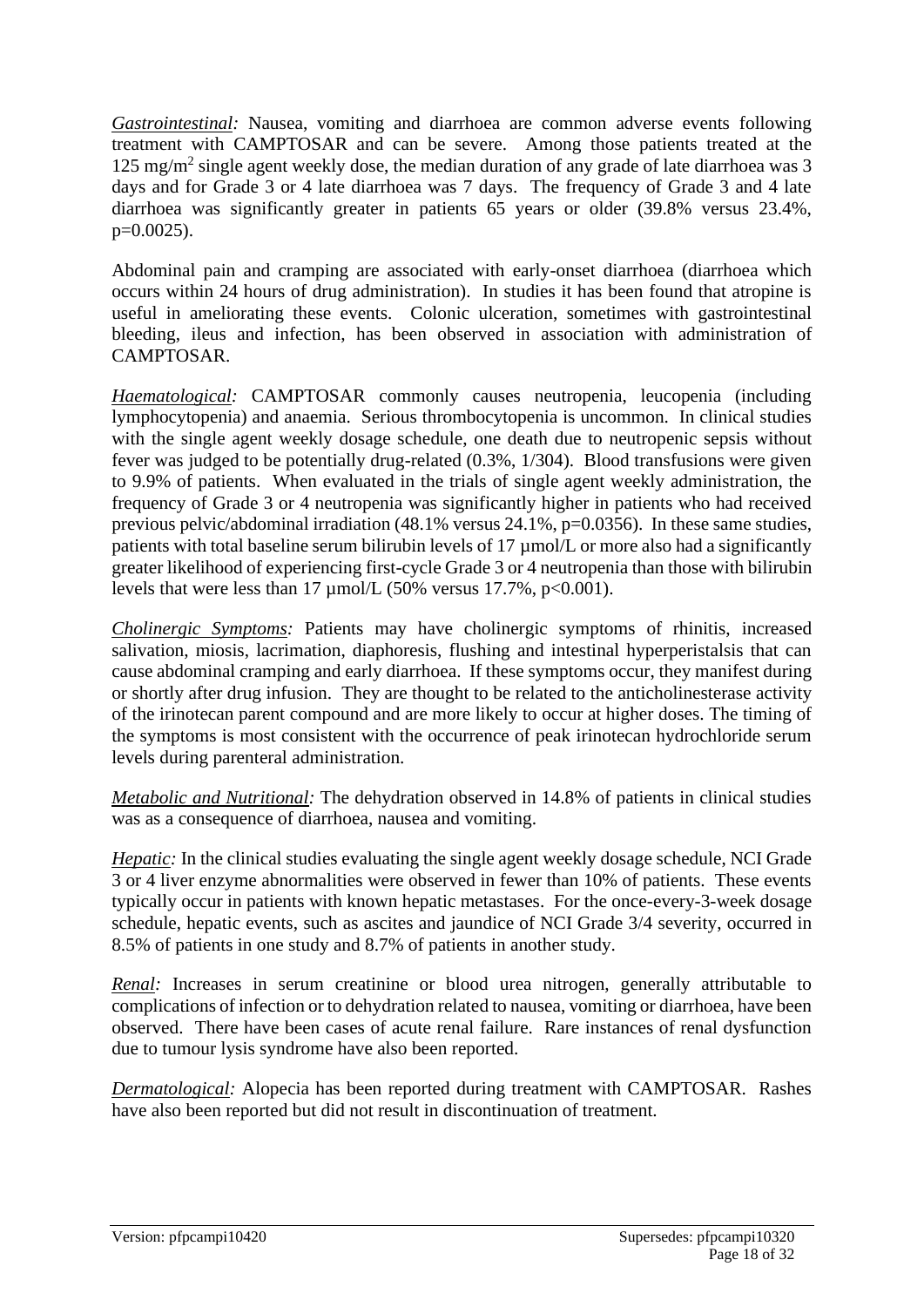*Respiratory:* Severe pulmonary events are infrequent. Over half the patients with dyspnoea in the clinical studies evaluating the single agent weekly dosage schedule had lung metastases; the extent to which malignant pulmonary involvement or other pre-existing lung disease may have contributed to dyspnoea in these patients is unknown. For the once-every-3-week dosage schedule, respiratory events, such as dyspnoea and cough of NCI Grade 3/4 severity occurred in 10.1% of patients in one study and 4.7% of patients in another study.

A potentially life-threatening pulmonary syndrome, consisting of dyspnoea, fever and a reticulonodular pattern on chest x-ray was observed in a small percentage of patients in early Japanese studies. The contribution of irinotecan hydrochloride to these preliminary events was difficult to assess because these patients also had lung tumours and some had pre-existing nonmalignant pulmonary disease. As a result of these observations, however, clinical studies in the USA enrolled few patients with compromised pulmonary function, significant ascites, or pleural effusions.

*Neurological:* Insomnia and dizziness were observed in 19.4% and 14.8% respectively of patients studied in clinical trials of the single agent weekly dosage schedule but were not usually considered to be directly related to the administration of irinotecan hydrochloride. Dizziness may sometimes represent symptomatic evidence of orthostatic hypotension in patients with dehydration.

*Cardiovascular:* Vasodilation (flushing) may occur during administration of CAMPTOSAR. Irinotecan hydrochloride has anti-cholinesterase activity. As such, there are possible cardiovascular effects due to its administration. These include sudden death, blackout and bradycardia. Patients should be monitored for cholinergic effects during administration of CAMPTOSAR, and atropine should be readily available for treatment of these effects. There were no cases of sudden death reported in the Phase II clinical studies of the single agent weekly dosage schedule involving 304 patients. In these studies, two patients (0.7%) suffered syncope and one patient (0.3%) suffered bradycardia.

Thromboembolic events including angina pectoris, arterial thrombosis, cerebral infarct, cerebrovascular accident, deep thrombophlebitis, embolus lower extremity, heart arrest, myocardial infarct, myocardial ischaemia, peripheral vascular disorder, pulmonary embolus, sudden death, thrombophlebitis, thrombosis and vascular disorder have been observed rarely in patients receiving CAMPTOSAR. The specific cause of these events has not been determined.

*Other:* Other NCI Grade 3 or 4 drug-related adverse events observed in 1-10% of patients in clinical trials included mucositis, bilirubinaemia and hypovolaemia. In fewer than 1% of patients, NCI Grade 3 or 4 rectal disorder, gastrointestinal monilia, hypokalaemia, hypomagnesaemia, increased GGTP, malaise, sepsis and abnormal gait were observed.

### **Post-marketing experience**

*Cardiac Disorders:* Myocardial ischaemic events have been observed following irinotecan therapy predominantly in patients with underlying cardiac disease, other known risk factors for cardiac disease or previous cytotoxic chemotherapy.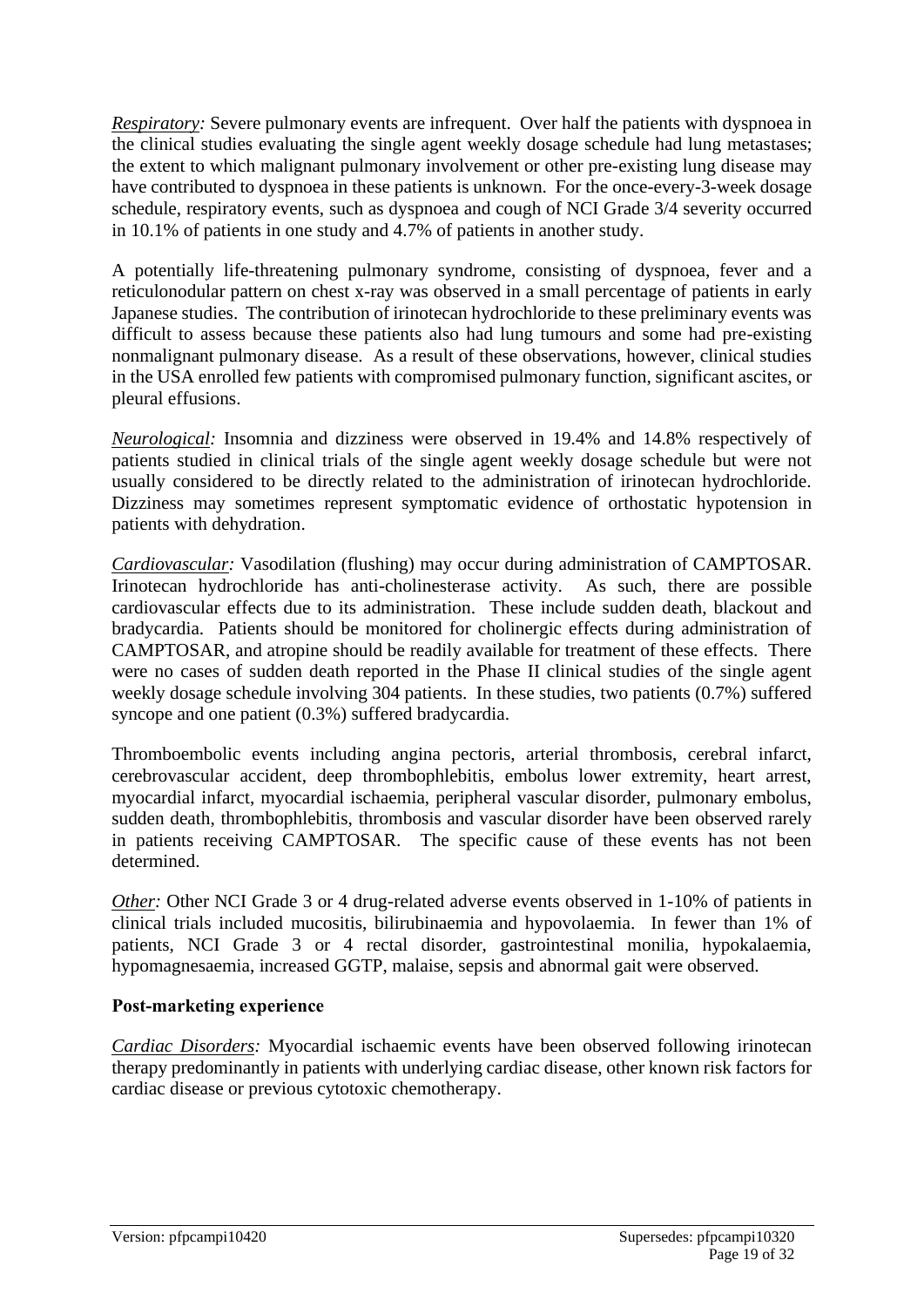*Gastrointestinal Disorders:* Infrequent cases of intestinal obstruction, ileus, megacolon or gastrointestinal haemorrhage, and rare cases of colitis, including typhlitis (ileocaecal syndrome), ischaemic and ulcerative colitis have been reported. In some cases, colitis was complicated by ulceration, bleeding, ileus or infection. Cases of ileus without preceding colitis have also been reported. Rare cases of intestinal perforation have been reported.

Rare cases of symptomatic pancreatitis or asymptomatic elevated pancreatic enzymes have been observed.

*Hypovolaemia:* There have been rare cases of renal impairment and acute renal failure, generally in patients who became infected and/or volume depleted from severe gastrointestinal toxicities. Infrequent cases of renal insufficiency, hypotension or circulatory failure have been observed in patients who experienced episodes of dehydration associated with diarrhoea and/or vomiting, or sepsis.

*Infections and Infestations:* Bacterial, fungal and viral infections have been reported.

*Immune System Disorders:* Hypersensitivity reactions including severe anaphylactic or anaphylactoid reactions have been reported.

*Investigations:* Rare cases of hyponatraemia mostly related with diarrhoea and vomiting have been reported. Increases in serum levels of transaminases (*i.e.,* AST and ALT) in the absence of progressive liver metastasis, transient increase of amylase and occasionally transient increase of lipase have been very rarely reported.

*Musculoskeletal and Connective Tissue Disorders:* Early effects such as muscular contraction or cramps and paresthaesia have been reported.

*Nervous System Disorders:* Speech disorders, generally transient in nature, have been reported in patients treated with irinotecan; in some cases, the event was attributed to the cholinergic syndrome observed during or shortly after infusion of irinotecan.

*Respiratory, Thoracic and Mediastinal Disorders:* Interstitial pulmonary disease presenting as pulmonary infiltrates is uncommon during irinotecan therapy. Early effects such as dyspnoea have been reported (See section 4.4 - Special warnings and precautions for use ). Hiccups have also been reported.

### **Reporting suspected adverse effects**

Reporting suspected adverse reactions after registration of the medicinal product is important. It allows continued monitoring of the benefit-risk balance of the medicinal product. Healthcare professionals are asked to report any suspected adverse reactions at [www.tga.gov.au/reporting](http://www.tga.gov.au/reporting-problems)[problems.](http://www.tga.gov.au/reporting-problems)

# **4.9 Overdose**

In humans, at single doses up to  $750 \text{ mg/m}^2$ , adverse events were similar to those reported with the recommended dosage regimens. There have been reports of overdosage at doses up to approximately twice the recommended therapeutic dose, which may be fatal. The most significant adverse reactions reported were severe neutropenia and severe diarrhoea.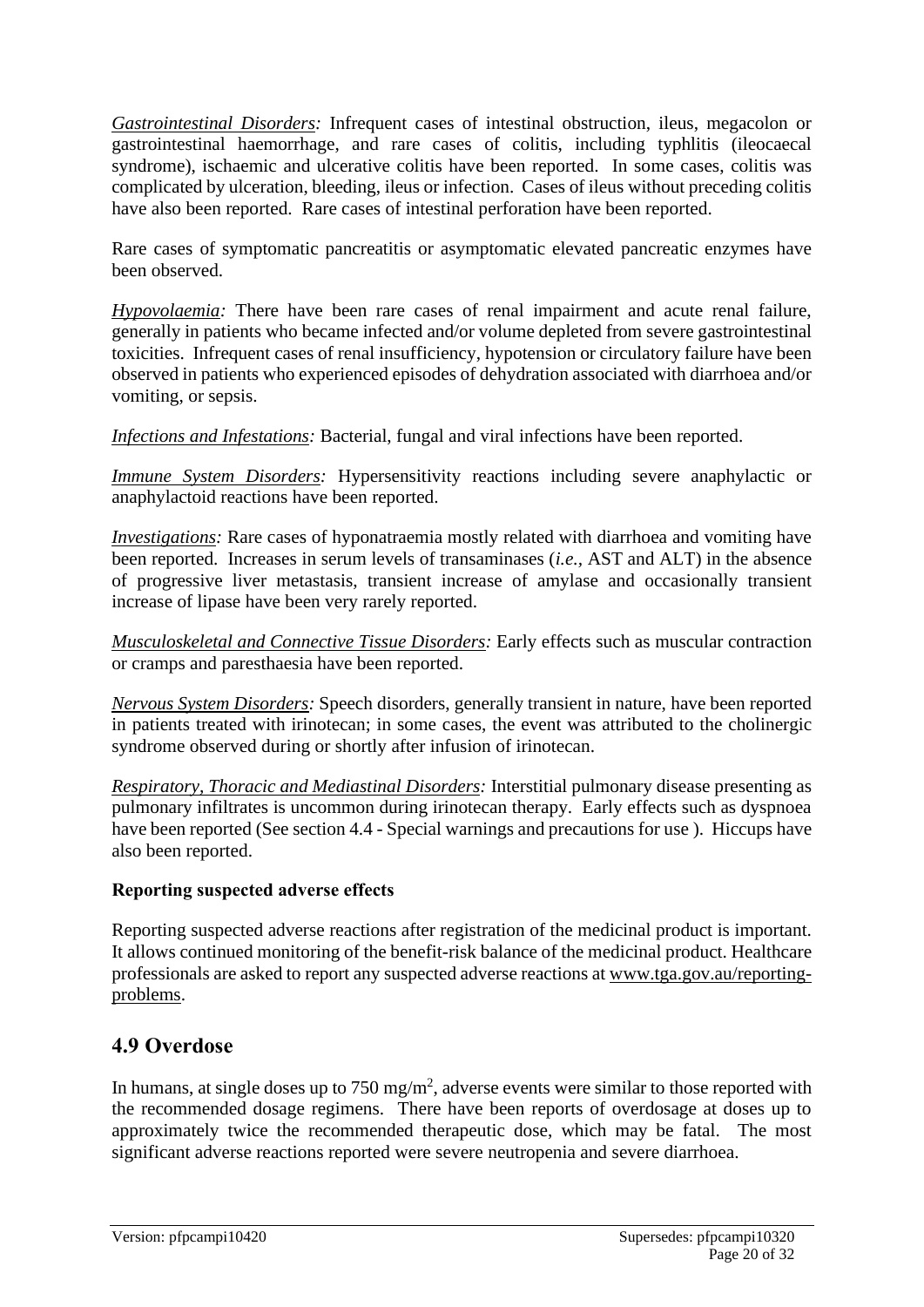There is no known antidote for overdosage of CAMPTOSAR. Support respiratory and cardiovascular function. Maximum supportive care should be instituted to prevent dehydration due to diarrhoea and to treat any infectious complications.

For information on the management of overdose, contact the Poisons Information Centre on 13 11 26 (Australia).

# **5. PHARMACOLOGICAL PROPERTIES**

# **5.1 Pharmacodynamic properties**

### **Mechanism of action**

CAMPTOSAR injection (irinotecan hydrochloride injection) is an antineoplastic agent of the topoisomerase I inhibitor class.

Irinotecan hydrochloride is a derivative of camptothecin. Camptothecins interact specifically with the enzyme topoisomerase I, which relieves torsional strain in DNA by inducing reversible single-strand breaks. Irinotecan hydrochloride and its active metabolite SN-38 bind to the topoisomerase I-DNA complex and prevent religation of these single-strand breaks. Current research suggests that the cytotoxicity of irinotecan hydrochloride is due to doublestrand DNA damage produced during DNA synthesis when replication enzymes interact with the ternary complex formed by topoisomerase I, DNA, and either irinotecan hydrochloride or SN-38. Mammalian cells cannot efficiently repair these double-strand breaks.

Irinotecan hydrochloride serves as a water-soluble precursor of the lipophilic metabolite SN-38, which is approximately 1000 times as potent as irinotecan hydrochloride as an inhibitor of topoisomerase I purified from human and rodent tumour cell lines. However, the precise contribution of SN-38 to the activity of CAMPTOSAR is unknown. Both irinotecan hydrochloride and SN-38 exist in an active lactone form and an inactive hydroxy acid anion form. An acidic pH promotes the formation of the lactone whereas a basic pH favours the hydroxy acid anion form.

Administration of irinotecan hydrochloride has resulted in antitumour activity in mice bearing cancers of rodent origin and human carcinoma xenografts of various histological types.

Irinotecan hydrochloride is a non-competitive inhibitor of acetylcholinesterase and a cholinergic syndrome is associated with its administration (See section 4.8 - Adverse effects (undesirable effects)).

### **Clinical trials**

CAMPTOSAR has been studied in clinical trials in combination with 5-FU and LV as a firstline agent in metastatic colorectal cancer and as a single agent used after failure of initial therapy. Weekly and once every 3 weeks dosage schedules were studied using CAMPTOSAR as the single agent. Weekly and once every 2 week schedules were studied with CAMPTOSAR used in combination treatment. Patients with a WHO performance status of 3 or 4 have not been studied in clinical trials (see Table 8).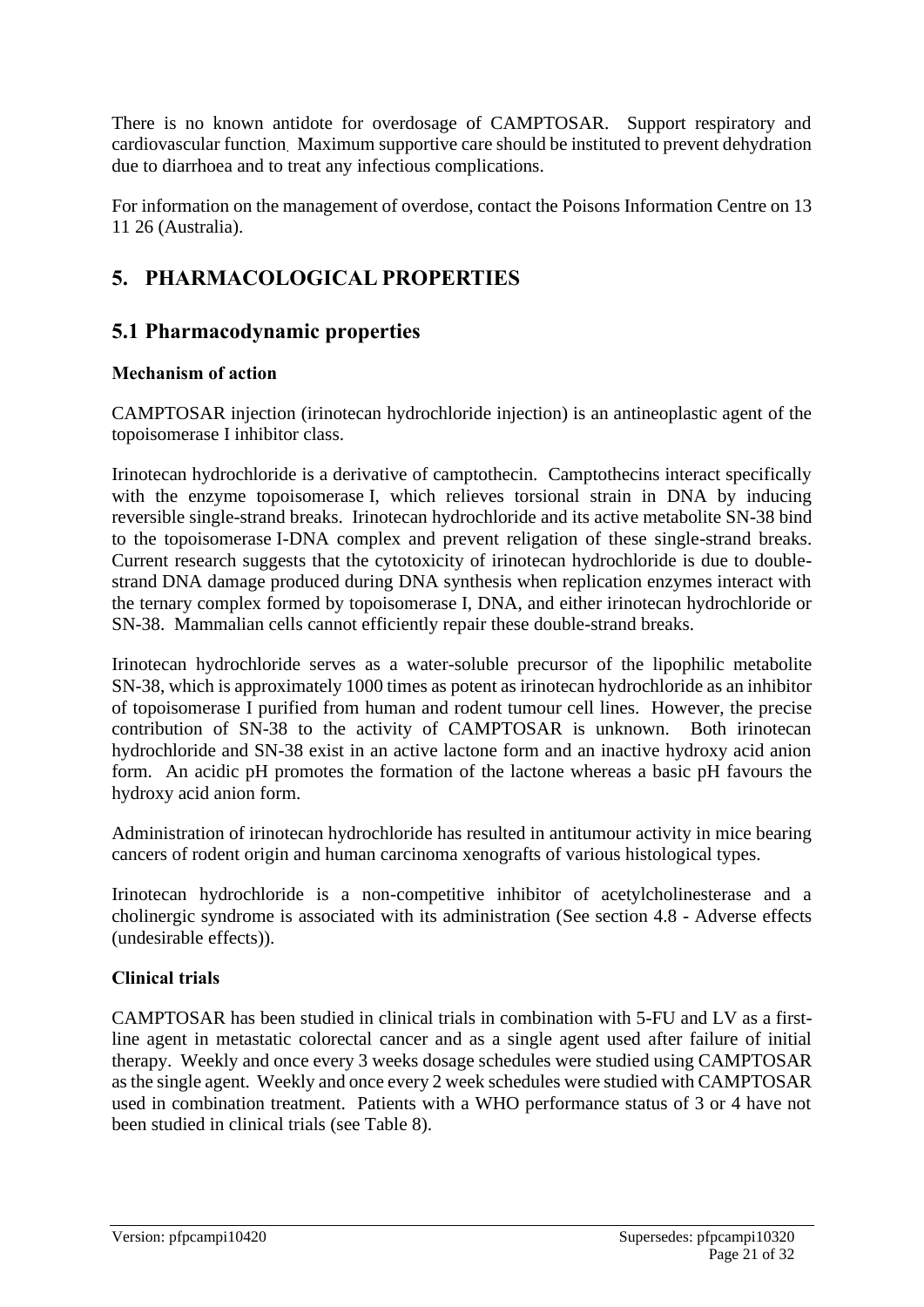#### **Table 8: WHO scale for performance status.**

| $\theta$ | Fully active; able to carry on all pre-disease performance without restriction                      |
|----------|-----------------------------------------------------------------------------------------------------|
|          | Restricted in physically strenuous activity but ambulatory and able to carry out work of a light or |
|          | sedentary nature                                                                                    |
| 2        | Ambulatory and capable of self-care but unable to carry out any work activities; up and about more  |
|          | than 50% of waking hours                                                                            |
| 3        | Capable of only limited self-care; confined to bed or chair more than 50% of waking hours           |
|          | Completely disabled; cannot carry out any self-care; totally confined to bed or chair               |

#### **Combination therapy for first-line treatment of metastatic colorectal cancer**

Two randomised, open-label, controlled, multinational, Phase III clinical trials support the use of CAMPTOSAR as first-line treatment of patients with metastatic carcinoma of the colon or rectum. The dosing regimens of these studies are given in Table 9.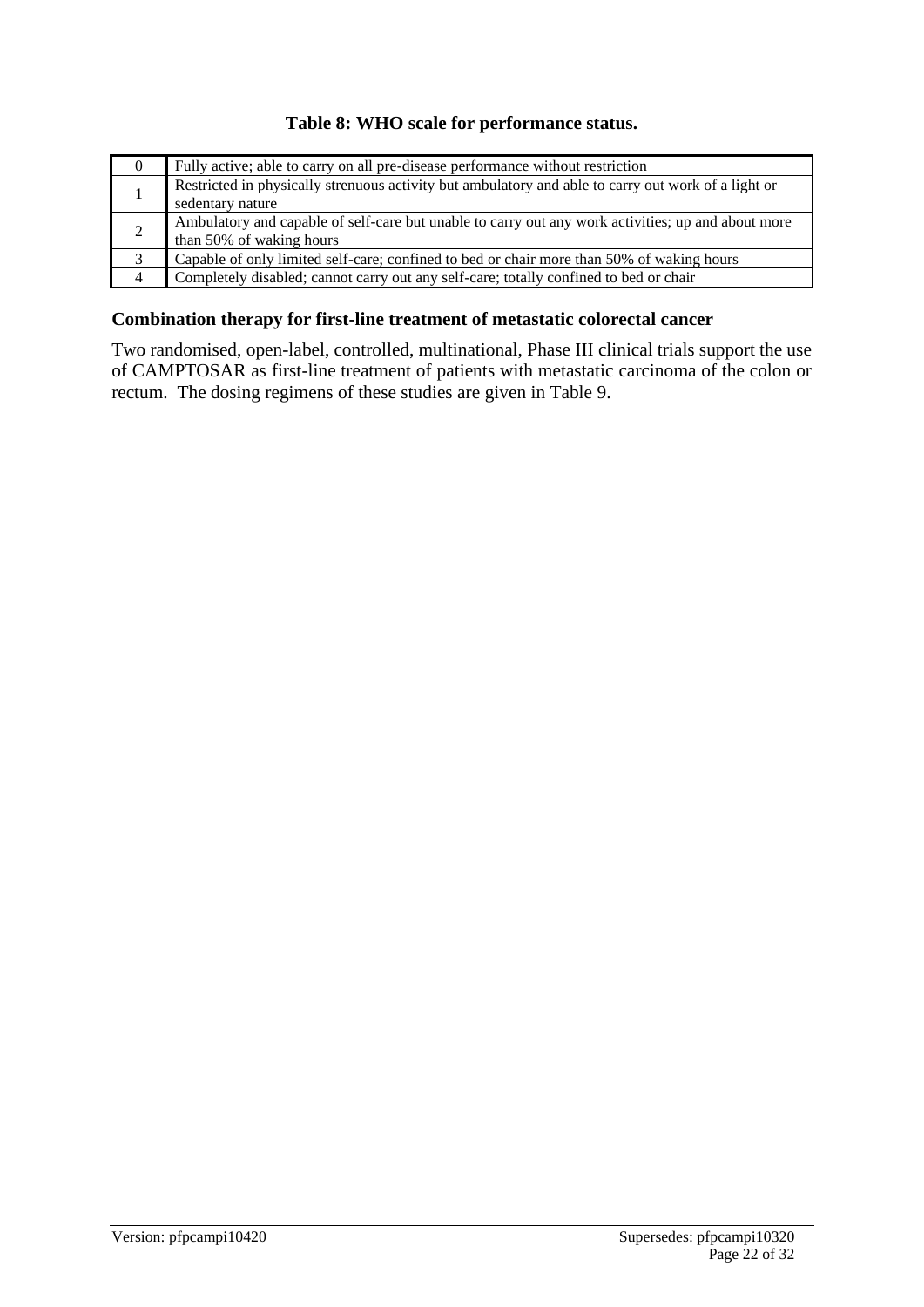|                |                 | coloi ectal callcel                                                     |                                                                                                   |
|----------------|-----------------|-------------------------------------------------------------------------|---------------------------------------------------------------------------------------------------|
| Arm            | <b>Agent</b>    | <b>Study 1 Dosing Regimen</b>                                           | <b>Study 2 Dosing Regimen</b>                                                                     |
| $\mathsf{A}$   | Irinotecan HCl  | 125 mg/m <sup>2</sup> irinotecan HCl IV infusion<br>over 90 mins.       |                                                                                                   |
|                |                 | Treatment was administered once<br>weekly for four weeks with treatment | N/A                                                                                               |
|                |                 | resuming on Day 43.                                                     |                                                                                                   |
| B1             | Irinotecan HCl  | 125 mg/m <sup>2</sup> irinotecan HCl IV infusion                        | 80 mg/m <sup>2</sup> IV infusion over 90 mins of                                                  |
|                | LV              | over 90 mins followed immediately by                                    | irinotecan HCl plus a 500 mg/m <sup>2</sup> LV                                                    |
|                | $5-FU$          | $20 \text{ mg/m}^2$ LV administered as an IV                            | IV infusion over two hours followed                                                               |
|                |                 | bolus injection and then $500 \text{ mg/m}^2$ 5-FU                      | immediately by an $2300 \text{ mg/m}^2$ 5-FU                                                      |
|                |                 | as an IV bolus injection.                                               | IV infusion over 24 hours.                                                                        |
|                |                 | Treatment was administered once                                         | Treatment was administered once                                                                   |
|                |                 | weekly for four weeks with treatment                                    | weekly for six weeks with treatment                                                               |
|                |                 | resuming on Day 43 (Saltz regimen) <sup>a</sup> .                       | resuming on Day 50 (AIO regimen) <sup>a</sup>                                                     |
| B <sub>2</sub> | Irinotecan HCl  | N/A                                                                     | 180 mg/m <sup>2</sup> IV infusion over 90 mins of                                                 |
|                | LV              |                                                                         | irinotecan HCl on Day 1, plus one hour                                                            |
|                | $5-FU$          |                                                                         | later a 200 mg/m <sup>2</sup> LV IV infusion over                                                 |
|                |                 |                                                                         | two hours followed immediately by a                                                               |
|                |                 |                                                                         | 400 mg/m <sup>2</sup> 5-FU IV bolus injection<br>and a $600 \text{ mg/m}^2$ 5-FU IV infusion over |
|                |                 |                                                                         | 22 hours on Days 1 and 2.                                                                         |
|                |                 |                                                                         | Treatment was administered every two                                                              |
|                |                 |                                                                         | weeks (de Gramont regimen) <sup>a</sup>                                                           |
| C <sub>1</sub> | LV              | $20 \text{ mg/m}^2$ LV administered as an IV                            | 500 mg/m <sup>2</sup> LV IV infusion over two                                                     |
|                | $5-FU$          | bolus injection followed immediately by                                 | hours followed immediately by a                                                                   |
|                |                 | 425 mg/m <sup>2</sup> 5-FU as an IV bolus                               | 2600 mg/m <sup>2</sup> 5-FU IV infusion over 24                                                   |
|                |                 | injection.                                                              | hours.                                                                                            |
|                |                 | Treatment was given for 5 consecutive                                   | Administration was weekly for six                                                                 |
|                |                 | days with the treatment repeating on Day                                | weeks with treatment resuming on Day                                                              |
|                |                 | 29 (Mayo Clinic regimen) <sup>a</sup> .                                 | 50 (AIO regimen) <sup>a</sup>                                                                     |
| C <sub>2</sub> | $\overline{LV}$ | N/A                                                                     | $200$ mg/m <sup>2</sup> LV IV infusion over two                                                   |
|                | $5-FU$          |                                                                         | hours followed immediately by a                                                                   |
|                |                 |                                                                         | 400 mg/m <sup>2</sup> 5-FU IV bolus injection                                                     |
|                |                 |                                                                         | and a $600 \text{ mg/m}^2$ 5-FU IV infusion over                                                  |
|                |                 |                                                                         | 22 hours on Days 1 and 2.                                                                         |
|                |                 |                                                                         | Treatment was administered every two                                                              |
|                |                 |                                                                         | weeks (de Gramont regimen) <sup>a</sup>                                                           |

#### **Table 9: Dosage regimen of the studies evaluating the first line treatment of metastatic colorectal cancer**

<sup>a</sup> Based on the Saltz, Mayo Clinic, de Gramont and Association of Medical Oncology of the German Cancer Society (AIO) dosing regimens.

In both studies, concomitant medications such as antiemetics, atropine and loperamide were given to patients for prophylaxis and /or management of symptoms from treatment. In study 2, if late diarrhoea persisted for greater than 24 hours despite loperamide, a 7 day course of fluoroquinolone antibiotic prophylaxis was given. Treatment with oral fluoroquinolone was initiated in patients whose diarrhoea persisted for greater than 24 hours despite loperamide or if they developed a fever in addition to diarrhoea. Treatment with oral fluoroquinolone was also initiated in patients who developed an absolute neutrophil count  $(ANC) < 0.5 \times 10^9$  / L, even in the absence of fever or diarrhoea. Patients also received treatment with intravenous antibiotics if they had persistent diarrhoea or fever or if ileus developed.

In both studies the combination of irinotecan hydrochloride/5-FU/LV therapy resulted in significant improvements in objective tumour response rate, time to tumour progression (TTP) and survival when compared with 5-FU/LV alone. These differences in survival were observed despite the use of post-study second-line therapy, including irinotecan-containing regimens in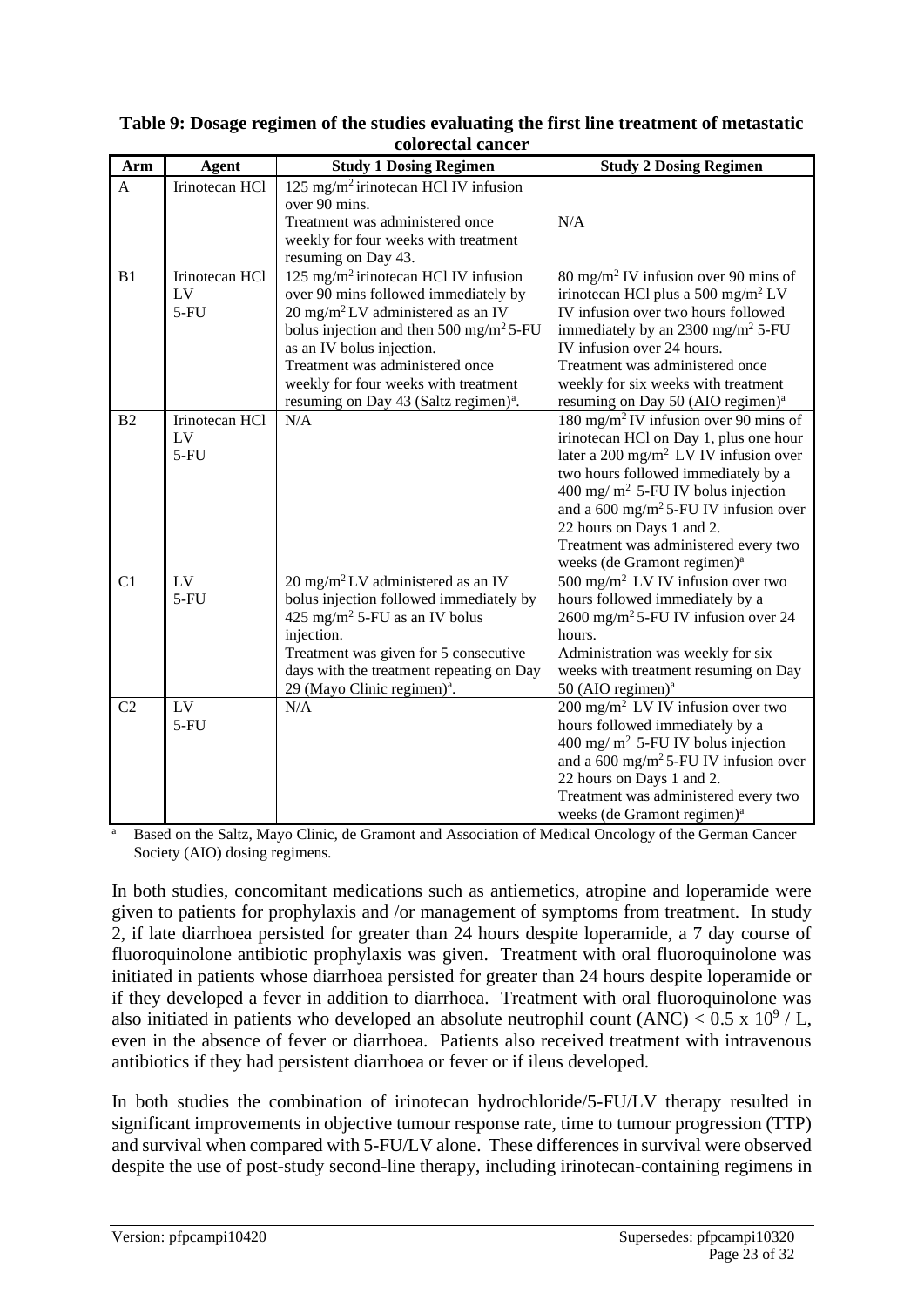patients in the control arm. Patient characteristics and major efficacy results are shown in Table 10.

| эшиу кезинэ                                                                |                                  |                         |                         |                                              |                              |  |  |
|----------------------------------------------------------------------------|----------------------------------|-------------------------|-------------------------|----------------------------------------------|------------------------------|--|--|
|                                                                            | Study 1                          |                         |                         | <b>Study 2</b>                               |                              |  |  |
|                                                                            | Irinotecan +<br>bolus<br>5-FU/LV | <b>Bolus</b><br>5-FU/LV | <b>Irinotecan</b>       | Irinotecan +<br><b>Infusional</b><br>5-FU/LV | <b>Infusional</b><br>5-FU/LV |  |  |
| Number of Patients                                                         | 231                              | 226                     | 226                     | 198                                          | 187                          |  |  |
| <b>Demographics and Treatment</b><br><b>Administration</b>                 |                                  |                         |                         |                                              |                              |  |  |
| Female/Male (%)                                                            | 34/65                            | 45/54                   | 35/64                   | 33/67                                        | 47/53                        |  |  |
| Median Age in years (range)                                                | $62(25-85)$                      | $61(19-85)$             | $61(30-87)$             | $62(27-75)$                                  | 59 (24-75)                   |  |  |
| Performance Status (%) <sup>a</sup><br>$\mathbf{0}$<br>1<br>$\overline{2}$ | 39<br>46<br>15                   | 41<br>45<br>13          | 46<br>46<br>8           | 51<br>42<br>$\tau$                           | 51<br>41<br>$8\,$            |  |  |
| Median Primary Tumour (%)                                                  |                                  |                         |                         |                                              |                              |  |  |
| Colon<br>Rectum                                                            | 81<br>17                         | 85<br>14                | 84<br>15                | 55<br>45                                     | 65<br>35                     |  |  |
| Median Time from Diagnosis to<br>Randomisation<br>(months, range)          | 1.9<br>$(0-161)$                 | 1.7<br>$(0-203)$        | 1.8<br>$(0.1 - 185)$    | 4.5<br>$(0-88)$                              | 2.7<br>$(0-104)$             |  |  |
| Prior Adjuvant 5-FU Therapy (%)<br>N <sub>o</sub><br>Yes                   | 89<br>11                         | 92<br>8                 | 90<br>10                | 74<br>26                                     | 76<br>24                     |  |  |
| Median Duration of Study<br>Treatment (months)                             | 5.5                              | 4.1                     | 3.9                     | 5.6                                          | 4.5                          |  |  |
| Median Relative Dose Intensity (%)<br>Irinotecan<br>$5-FU$                 | 72<br>71                         | $-$<br>86               | 75<br>$\equiv$          | 87<br>86                                     | $-$<br>93                    |  |  |
| <b>Efficacy Results</b>                                                    |                                  |                         |                         |                                              |                              |  |  |
| Confirmed Objective Tumour<br>Response Rate <sup>b</sup> (%) [95% CI]      | 39<br>$[33-46]$                  | 21<br>$[16-27]$         | 18<br>$[13 - 24]$       | 35<br>$[28-42]$                              | 22<br>$[16-29]$              |  |  |
| Median Time to Tumour<br>Progression<br>(months) [95% CI]                  | 7.0<br>$[5.4 - 8.0]$             | 4.3<br>$[3.7-4.6]$      | 4.2<br>$[3.9 - 5.0]$    | 6.7<br>$[5.7 - 8.0]$                         | 4.4<br>$[3.2 - 5.5]$         |  |  |
| Median Survival (months)<br>$[95\% \text{ CI}]$                            | 14.8<br>$[12.3 - 17.1]$          | 12.6<br>$[11.1 - 14.6]$ | 12.0<br>$[11.3 - 13.5]$ | 17.4<br>$[15.2 - 20.2]$                      | 14.1<br>$[12.6 - 17.4]$      |  |  |

| Table 10: Combination therapy in first line treatment of metastatic colorectal cancer: |
|----------------------------------------------------------------------------------------|
| <b>Study Results</b>                                                                   |

<sup>a</sup> See Table 8.

Confirmed  $\geq$ 4 to 6 weeks after first evidence of objective response.

Improvement was noted when response rates and time to tumour progression were examined across all demographic and disease-related sub-groups (as categorised by age, gender, ethnic origin, performance status, extent of organ involvement with cancer, time from diagnosis of cancer, prior adjuvant therapy and baseline laboratory abnormalities), with irinotecan hydrochloride-based combination therapy relative to 5-FU/LV.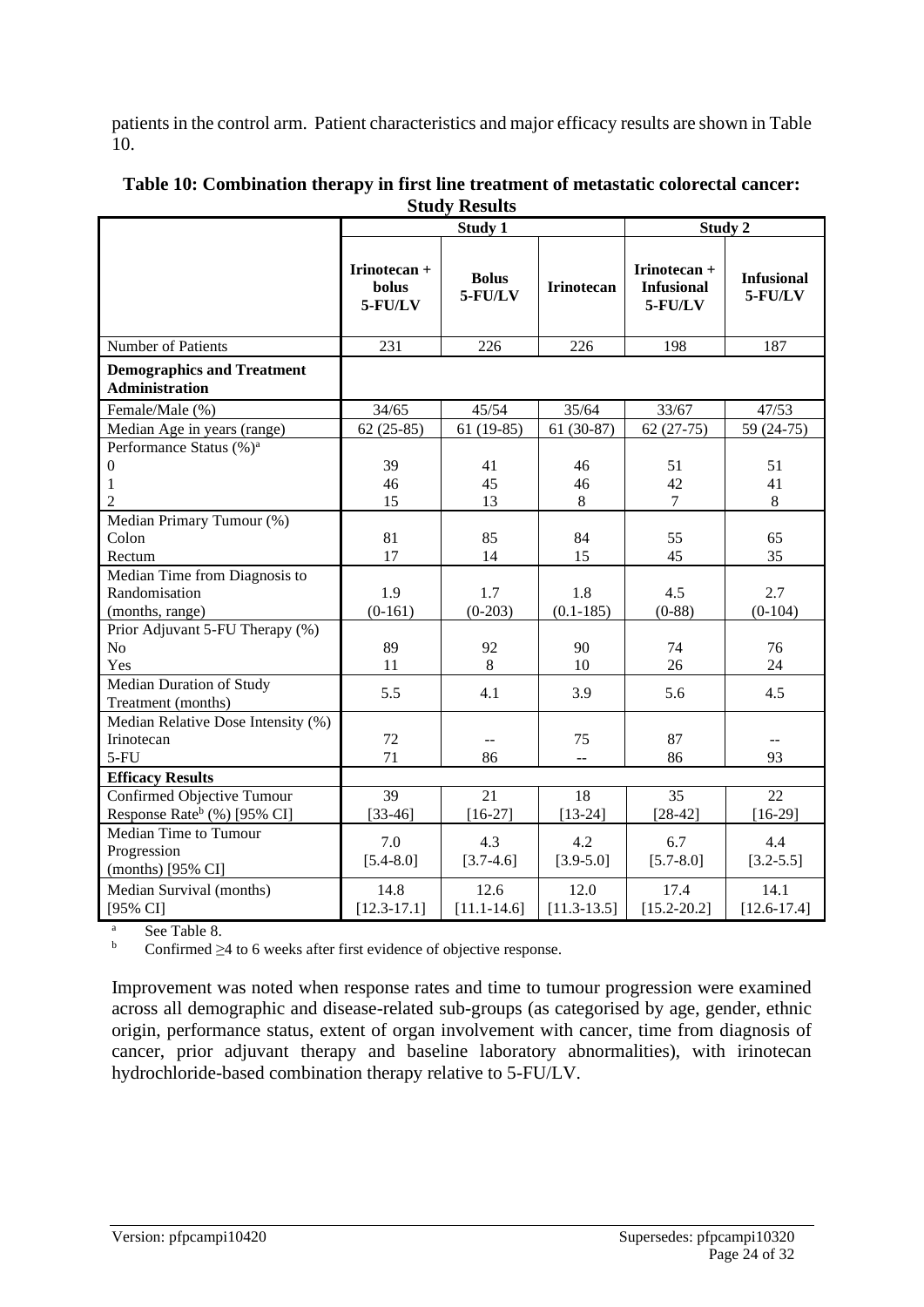The European Organisation of Research and Treatment of Cancer Quality of Life Questionnaire (EORTC QLQ-C30) was used in both studies. While there was no statistical evidence that there were significant differences between irinotecan hydrochloride/5-FU/LV combination and 5-FU/LV alone with regard to Quality of Life (QOL) improvement, descriptive evidence suggested a general trend favouring QOL improvement or less-worsening in favour of the irinotecan hydrochloride combination regimen.

#### **Single Agent Treatment in Recurrent or Progressive Metastatic Colorectal Cancer After 5-FU Based Treatment**

#### *Weekly Dosage Schedule*

Three multicentre, open-label, Phase II studies, all utilising repeated cycles of once weekly treatment with CAMPTOSAR for four consecutive weeks, followed by a two week rest period were conducted in a total of 304 patients in the United States. These studies were designed to evaluate tumour response rate and toxicity with CAMPTOSAR in patients with metastatic colorectal cancer that recurred or progressed following a prior 5-FU based chemotherapeutic regimen. Starting doses of CAMPTOSAR in these trials were 100, 125 or 150 mg/m<sup>2</sup> with 150 mg/m<sup>2</sup> proving to be poorly tolerated due to unacceptably high rates of Grade 4 late diarrhoea and febrile neutropenia. The results of the individual studies are shown in Table 11.

| Tuble 11, I have 11 chancen beautes with the once weekly woodge beheating |                  |                |                |              |  |  |  |
|---------------------------------------------------------------------------|------------------|----------------|----------------|--------------|--|--|--|
|                                                                           | <b>Study</b>     |                |                |              |  |  |  |
|                                                                           | A                | B              | $C^{\rm a}$    | $C^{\rm a}$  |  |  |  |
| Number of patients                                                        | 48               | 90             | 64             | 102          |  |  |  |
| Dose $(mg/m^2/wk x 4)$                                                    | 125 <sup>b</sup> | 125            | 125            | 100          |  |  |  |
| Prior 5-FU therapy $(\%)$                                                 |                  |                |                |              |  |  |  |
| For metastatic disease                                                    | 81.3             | 65.5           | 73.4           | 67.7         |  |  |  |
| $\leq$ months after adjuvant                                              | 14.6             | 6.7            | 26.6           | 27.5         |  |  |  |
| >6 months after adjuvant                                                  | 2.1              | 15.6           | 0.0            | 2.0          |  |  |  |
| Classification unknown                                                    | 2.1              | 12.2           | 0.0            | 2.9          |  |  |  |
| Duration of treatment (median, months)                                    | 5.4              | 3.5            | 3.9            | 3.3          |  |  |  |
| Median relative dose intensity $(\% )^c$                                  | 74               | 67             | 73             | 81           |  |  |  |
| Objective response rate $(\%)^d$                                          | 20.8             | 13.3           | 14.1           | 8.8          |  |  |  |
| $[95\% \text{ CI}]$                                                       | $[9.3 - 32.3]$   | $[6.3 - 20.4]$ | $[5.5 - 22.6]$ | $[3.3-14.3]$ |  |  |  |
| Time to response (median, months)                                         | 2.6              | 1.5            | 2.8            | 2.8          |  |  |  |
| Response duration (median, months)                                        | 6.4              | 5.9            | 5.6            | 6.4          |  |  |  |
| Survival (median, months)                                                 | 10.4             | 8.1            | 10.7           | 9.3          |  |  |  |

**Table 11: Phase II clinical studies with the once weekly dosage schedule**

The initial dose in Study C was 125 mg/m<sup>2</sup> but was reduced to 100 mg/m<sup>2</sup> because the toxicity at the starting dose was perceived to be greater than seen in previous studies. Results are analysed separately for the two starting doses.

<sup>b</sup> Nine patients received 150 mg/m<sup>2</sup> as a starting dose; 2 (22.2%) responded to CAMPTOSAR.

<sup>c</sup> Relative dose intensity for CAMPTOSAR based on planned dose intensity of 100, 83.3 and 66.7 mg/m<sup>2</sup>/wk corresponding with 150, 125 and 100 mg/m<sup>2</sup> starting doses respectively.

<sup>d</sup> There were 2 complete responses and 38 partial responses.

Of the 304 patients treated in the Phase II studies, response rates to CAMPTOSAR were similar in males and females and among patients younger than 65 years. Rates were also similar in patients with cancer of the colon or cancer of the rectum, and in patients with single and multiple metastatic sites. Response rate was 18.5% in patients with a WHO performance status of 0 and 8.2% in patients with a performance status of 1 or 2.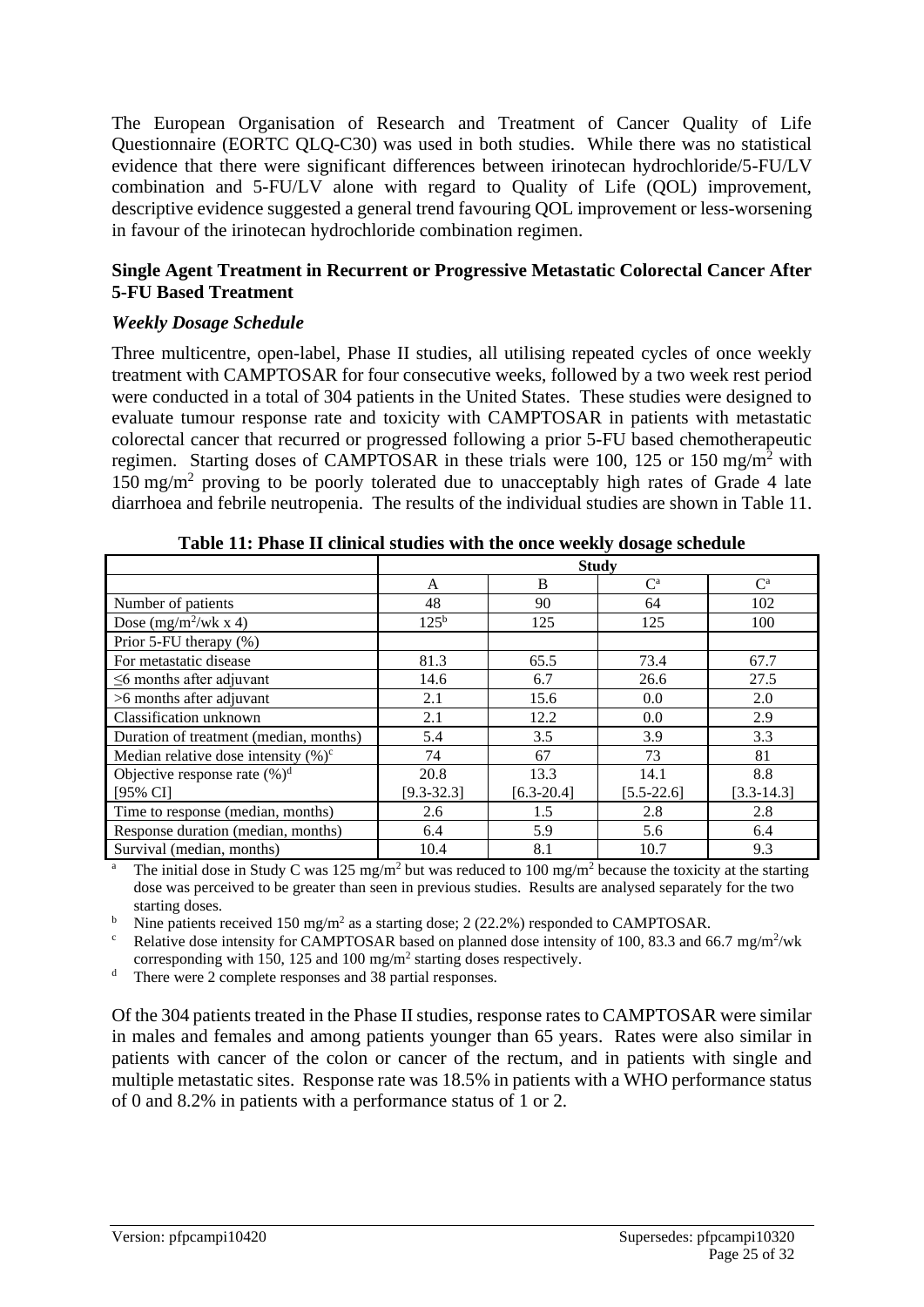The response rates with CAMPTOSAR were unaffected by whether or not patients had responded to prior 5-FU based treatment given for metastatic disease. Patients who had received previous irradiation to the pelvis responded to CAMPTOSAR at approximately the same rate as those who had not previously received irradiation.

Overall, across the pivotal studies, stable disease was documented in 148 (48.7%) of the 304 patients in the intent to treat population and in 145 (55.6%) of the 261 patients in the evaluable population. Consistent with the results in Study C, a somewhat greater percentage of patients who were treated with the 125 mg/m<sup>2</sup> starting dose (53.4%; 103/193) than with the 100 mg/m<sup>2</sup> starting dose (39.2%; 40/102) had stable disease during therapy.

#### *Once Every 3 Week Dosage Schedule*

Two Phase III, multicentre, randomised studies were conducted with a three weekly dosage regimen in patients with metastatic colorectal cancer whose disease had recurred or progressed following 5-FU therapy (n=535). Second-line irinotecan hydrochloride was compared with best supportive care in one study and with infusional 5-FU-based therapy in the second study. The primary endpoint in both studies was survival. Parameters of clinical benefit and quality of life were also assessed. The starting dose was  $350 \text{ mg/m}^2$  infused intravenously over 90 minutes to a maximum total dose of 700 mg. For patients 70 years or older and for patients with a WHO performance status of 2 the starting dose was reduced to 300 mg/m<sup>2</sup>. Antiemetics, atropine and loperamide were provided as supportive care and late diarrhoea persisting for greater than 24 hours despite loperamide was treated with a 7-day course of a fluoroquinolone antibiotic.

A significant survival advantage for irinotecan hydrochloride over best supportive care or infusional 5-FU-based therapy was demonstrated. When adjusted for baseline patient characteristics (e.g., performance status), survival among patients treated with irinotecan hydrochloride remained significantly longer than in the control populations (p=0.001 for Study 1 and p=0.017 for Study 2). Clinical benefit in Study 1, as measured by pain-free survival and survival without weight loss, was significantly longer for patients treated with irinotecan hydrochloride than for patients in the best supportive care group  $(p=0.01$  and  $p=0.05$ respectively). The results are summarised in Table 12.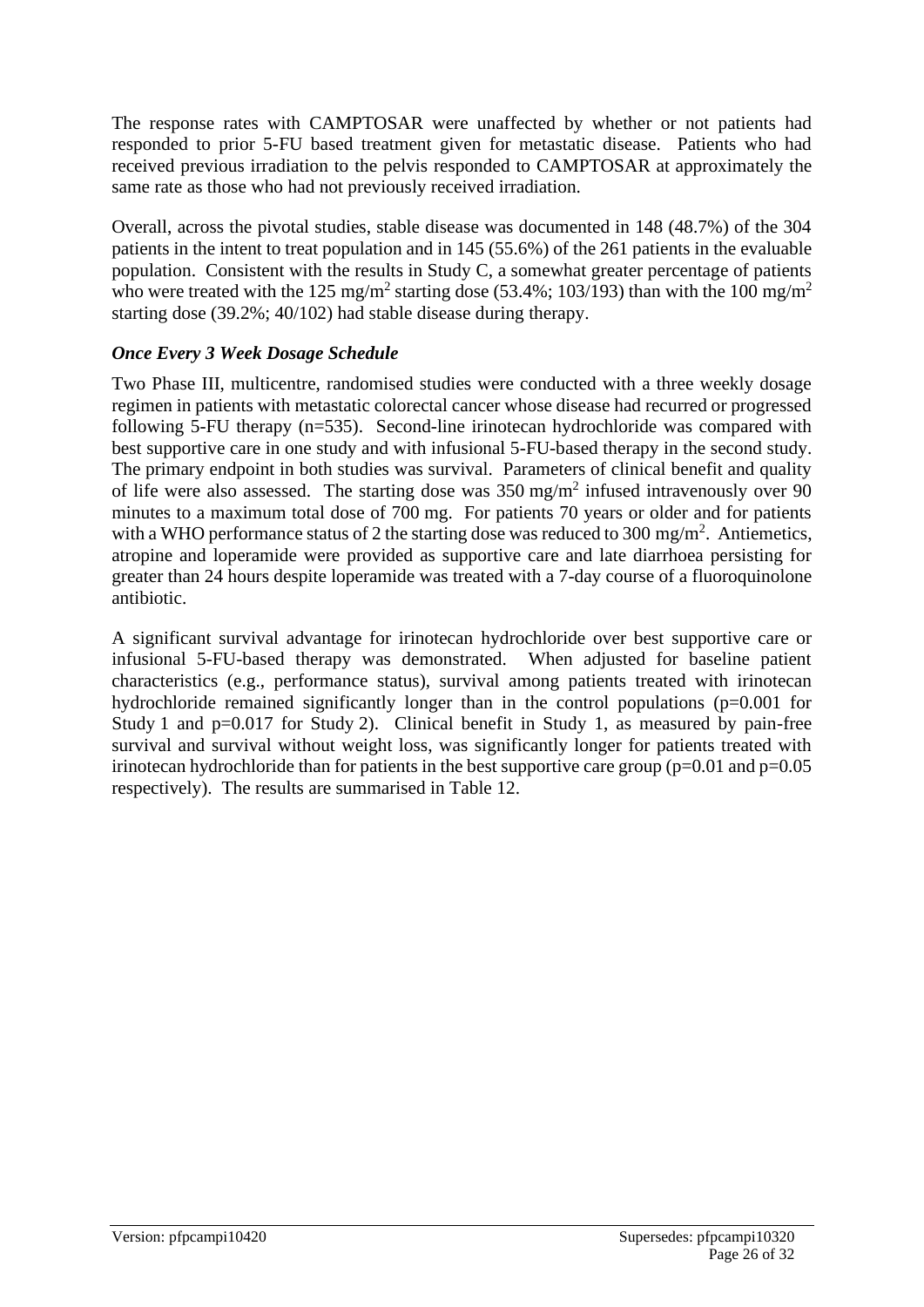|                                                 | Study 1         |                 | o<br>Study 2    |                         |
|-------------------------------------------------|-----------------|-----------------|-----------------|-------------------------|
|                                                 | Irinotecan      | <b>Best</b>     | Irinotecan      |                         |
|                                                 | hydrochloride   | supportive care | hydrochloride   | $5$ - $FU$ <sup>a</sup> |
| Number of patients                              | 189             | 90              | 127             | 129                     |
| Prior 5-FU therapy $(\%)$                       |                 |                 |                 |                         |
| For metastatic disease                          | 70              | 63              | 58              | 68                      |
| $\leq$ 3/6 months after adjuvant <sup>b</sup>   | 27              | 36              | 38              | 23                      |
| $>$ 3/6 months after adjuvant <sup>b</sup>      | 3               | $\overline{0}$  | 5               | 9                       |
| Duration of treatment (mean, months)            | 4.6             |                 | 4.4             | 3.7                     |
| [95% CI]                                        | $[4.2 - 5.0]$   |                 | $[3.8 - 5.0]$   | $[3.3 - 4.1]$           |
| Median relative dose intensity $(\% )^c$        | 94              | --              | 95              | 81-99                   |
| Survival (median, months)                       | 9.2             | 6.5             | 10.8            | 8.5                     |
| [95% CI]                                        | $[8.4 - 10.7]$  | $[5.0 - 7.6]$   | $[9.5 - 12.8]$  | $[7.7 - 10.5]$          |
| 1-year survival (%)                             | 36.2            | 13.8            | 44.8            | 32.4                    |
| [95% CI]                                        | $[29.3 - 43.1]$ | $[6.7 - 20.9]$  | $[36.2 - 53.4]$ | $[24.3 - 40.5]$         |
| Progression-free survival (median, months)      |                 |                 | 4.2             | 2.9                     |
| [95% CI]                                        |                 |                 | $[3.8 - 4.8]$   | $[2.6 - 3.7]$           |
| Symptom-free survival (median, months)          | 5.9             | 4.1             | 8.1             | 7.0                     |
| [95% CI]                                        | $[3.8 - 7.6]$   | $[2.2 - 6.9]$   | $[6.1 - 10.7]$  | $[4.4 - 8.7]$           |
| Pain-free survival (median, months)             | 6.9             | 2.0             | 10.3            | 8.5                     |
| [95% CI]                                        | $[5.8 - 8.4]$   | $[1.8 - 5.1]$   | $[7.8 - **]$    | $[6.2 - 10.2]$          |
| Median survival without performance status      | 5.7             | 3.3             | 6.4             | 5.1                     |
| deterioration (%) [95% CI]                      | $[4.3 - 6.6]$   | $[1.9 - 3.7]$   | $[5.2 - 7.6]$   | $[4.2 - 6.2]$           |
| Time to weight loss $\geq 5\%$ (median, months) | 6.4             | 4.2             | 8.9             | 7.4                     |
| $[95\% \text{ CI}]$                             | $[5.5 - 7.6]$   | $[3.4 - 5.1]$   | $[6.7 - 12.3]$  | $[4.7 - 11.6]$          |

**Table 12: Phase III clinical studies with the once every 3 week dosage schedule**

<sup>a</sup> One of the following 5-FU regimens was used:

(i) Leucovorin 200 mg/m<sup>2</sup> iv over 2 hours; followed by 5-FU 400 mg/m<sup>2</sup> iv bolus; followed by 5-FU  $600 \text{ mg/m}^2$  continuous iv infusion over 22 hours on Days 1 and 2 every 2 weeks.

(ii) 5-FU 250-300 mg/m<sup>2</sup>/day protracted continuous iv infusion until toxicity.

(iii) 5-FU 2.6-3  $g/m^2$ /day iv over 24 hours every week for 6 weeks with or without leucovorin 20-500 mg/m<sup>2</sup>/day every week iv for 6 weeks with a 2 week rest between cycles.

<sup>b</sup> Study 1 ≤6 months; Study 2 ≤3 months.

<sup>c</sup> Relative dose intensity for irinotecan hydrochloride based on planned dose intensity of 116.7 mg/m<sup>2</sup>/week. Dose intensity in patients receiving 5-FU in Study 2 varied depending upon type of regimen.

\*\* Cannot be estimated due to small sample size.

In the two Phase III studies, quality of life was assessed using the European Organisation on Research and Treatment of Cancer (EORTC QLQ-C30) questionnaire. In Study 1, the global quality of life scores were significantly higher for patients treated with irinotecan hydrochloride than for those who received best supportive care  $(p=0.0013)$ . In Study 2, the global quality of life scores were similar for patients who received either irinotecan hydrochloride or infusional 5-FU.

#### **Other studies**

A Japanese open-label, uncontrolled, late Phase II study in patients with non-small-cell lung cancer enrolled a total of 153 patients. In this study, pneumonitis occurred in 6.2% (9/146) of the patients. One patient died of interstitial pneumonitis. CAMPTOSAR was given at a dose of 100 mg/m<sup>2</sup> intravenously once weekly. Dosage adjustments were made according to toxicity and the duration of treatment was until disease progression or unacceptable toxicity occurred (with each patient to receive at least three doses).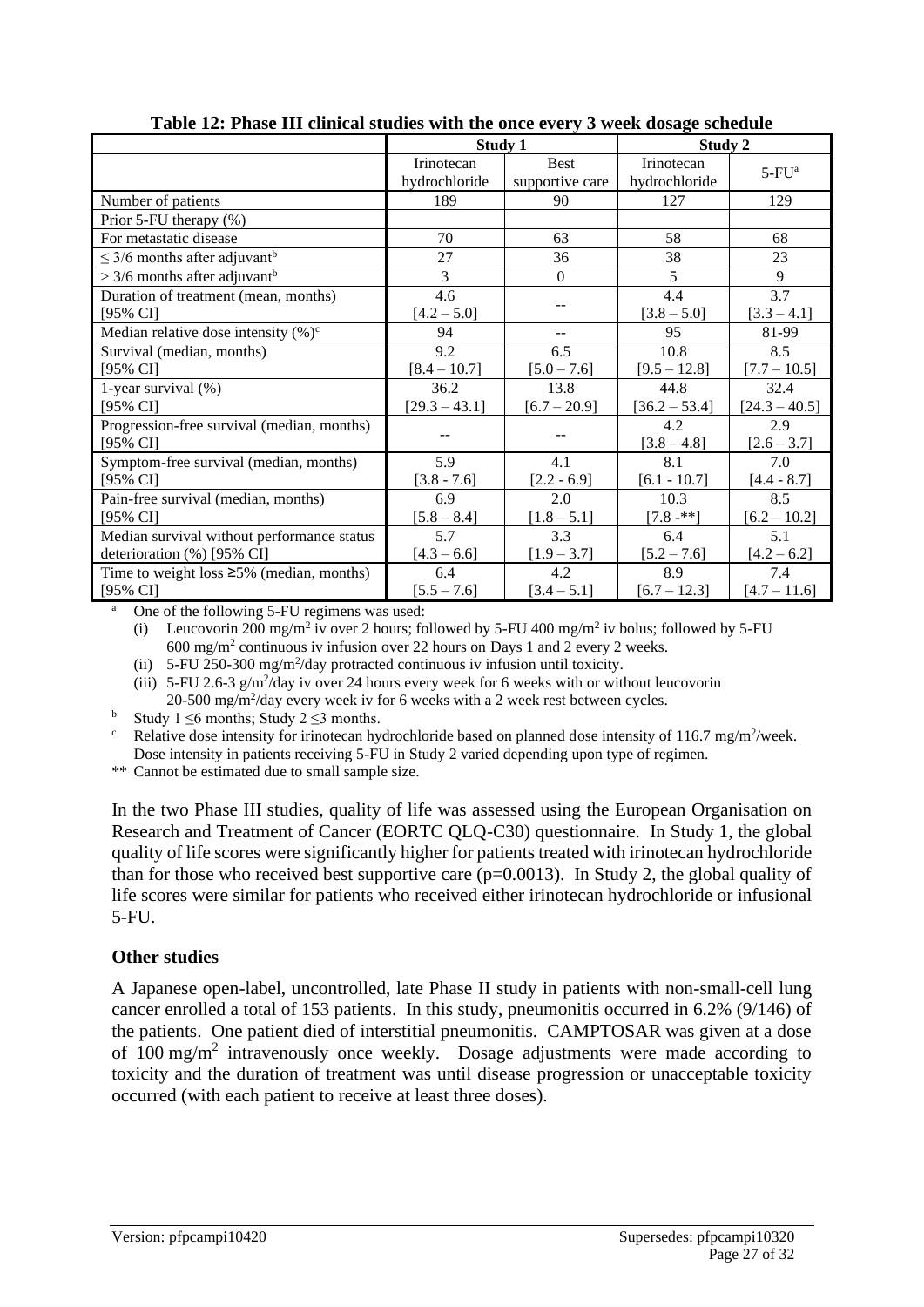# **5.2 Pharmacokinetic properties**

#### **Absorption/Distribution**

After intravenous infusion of irinotecan hydrochloride in humans with various cancers, irinotecan hydrochloride plasma concentrations decline in a multiexponential manner, with a mean terminal elimination half-life of about 6 to 12 hours. The mean terminal elimination halflife of the active metabolite SN-38 is about 10 to 20 hours. In a study where irinotecan hydrochloride was administered at doses of 100-750 mg/m<sup>2</sup> by 30 minute intravenous infusion every three weeks, the plasma terminal elimination half-life was  $14.2 +/- 7.7$  hours for irinotecan hydrochloride and 13.8 +/- 1.4 hours for SN-38.

Over the recommended dose range of 50 to 350 mg/m<sup>2</sup>, the AUC of irinotecan hydrochloride increases linearly with dose; the AUC of SN-38 increases less than proportionally with dose. Maximum concentrations of the active metabolite SN-38 are generally seen within 1 hour following the end of a 90 minute infusion of irinotecan hydrochloride.

Pharmacokinetic parameters for irinotecan hydrochloride and SN-38 following a 90 minute infusion of irinotecan hydrochloride at dose levels of  $125$  and  $340$  mg/m<sup>2</sup> determined in two clinical studies in patients with solid tumours are summarised in Table 13.

| <b>Dose</b>          | Irinotecan hydrochloride |                                    |                   |                              | <b>SN-38</b>                        |                             |                            |                |
|----------------------|--------------------------|------------------------------------|-------------------|------------------------------|-------------------------------------|-----------------------------|----------------------------|----------------|
| (mg/m <sup>2</sup> ) | $C_{\rm max}$<br>(ng/mL) | $AUC_{0.24}$<br>$(ng \cdot hr/mL)$ | $t_{1/2}$ (hr)    | Varea<br>(L/m <sup>2</sup> ) | <b>CL</b><br>(L/hr/m <sup>2</sup> ) | $C_{\text{max}}$<br>(ng/mL) | $AUC_{0.24}$<br>(ng,hr/mL) | $t_{1/2}$ (hr) |
| 125                  | 1.660                    | 10,200                             | $5.8^{\rm a}$ +/- | 110                          | 13.3                                | 26.3                        | 229                        | $10.4^a$ +/-   |
| $(n=64)$             | $+/- 797$                | $+/- 3,270$                        | 0.7               | $+/- 48.5$                   | $+/- 6.01$                          | $+/- 11.9$                  | $+/- 108$                  | 3.1            |
| $340(n=6)$           | 3.392                    | 20,604                             | 11.7 <sup>b</sup> | 234                          | 13.9                                | 56.0                        | 474                        | $21.0^b$ +/-   |
|                      | $+/-$ 874                | $+/-6,027$                         | $+/- 1.0$         | $+/- 69.6$                   | $+/- 4.00$                          | $+/- 28.2$                  | $+/- 245$                  | 4.3            |

**Table 13: Summary of mean (+/- standard deviation) irinotecan hydrochloride and SN-38 pharmacokinetic parameters in patients with solid tumours**

C<sub>max</sub>: Maximum plasma concentration.

 $AUC_{0.24}$ : Area under the plasma concentration-time curve from time 0 to 24 hours after the end of the 90-minute infusion.

 $t_{1/2}$ : Terminal elimination half-life.

Varea: Volume of distribution of terminal elimination phase.

CL: Total systemic clearance.

<sup>a</sup> Plasma specimens collected for 24 hours following the end of the 90-minute infusion.

<sup>b</sup> Plasma specimens collected for 48 hours following the end of the 90-minute infusion. Because of the longer collection period, these values provide a more accurate reflection of the terminal elimination half-lives of irinotecan hydrochloride and SN-38.

*In vitro* studies indicate that irinotecan hydrochloride exhibits moderate plasma protein binding (30% to 68% bound). SN-38 is highly bound to human plasma proteins (approximately 95% bound). The plasma protein to which irinotecan hydrochloride and SN-38 predominantly bind is albumin.

### **Metabolism**

The complete disposition of irinotecan hydrochloride has not been fully elucidated in humans. Irinotecan hydrochloride is subject to extensive metabolic conversion by various enzyme systems, including esterases to form the active metabolite SN-38, and uridine diphosphateglucuronyl transferase 1A1 (UGT1A1) mediating glucuronidation of SN-38 to form the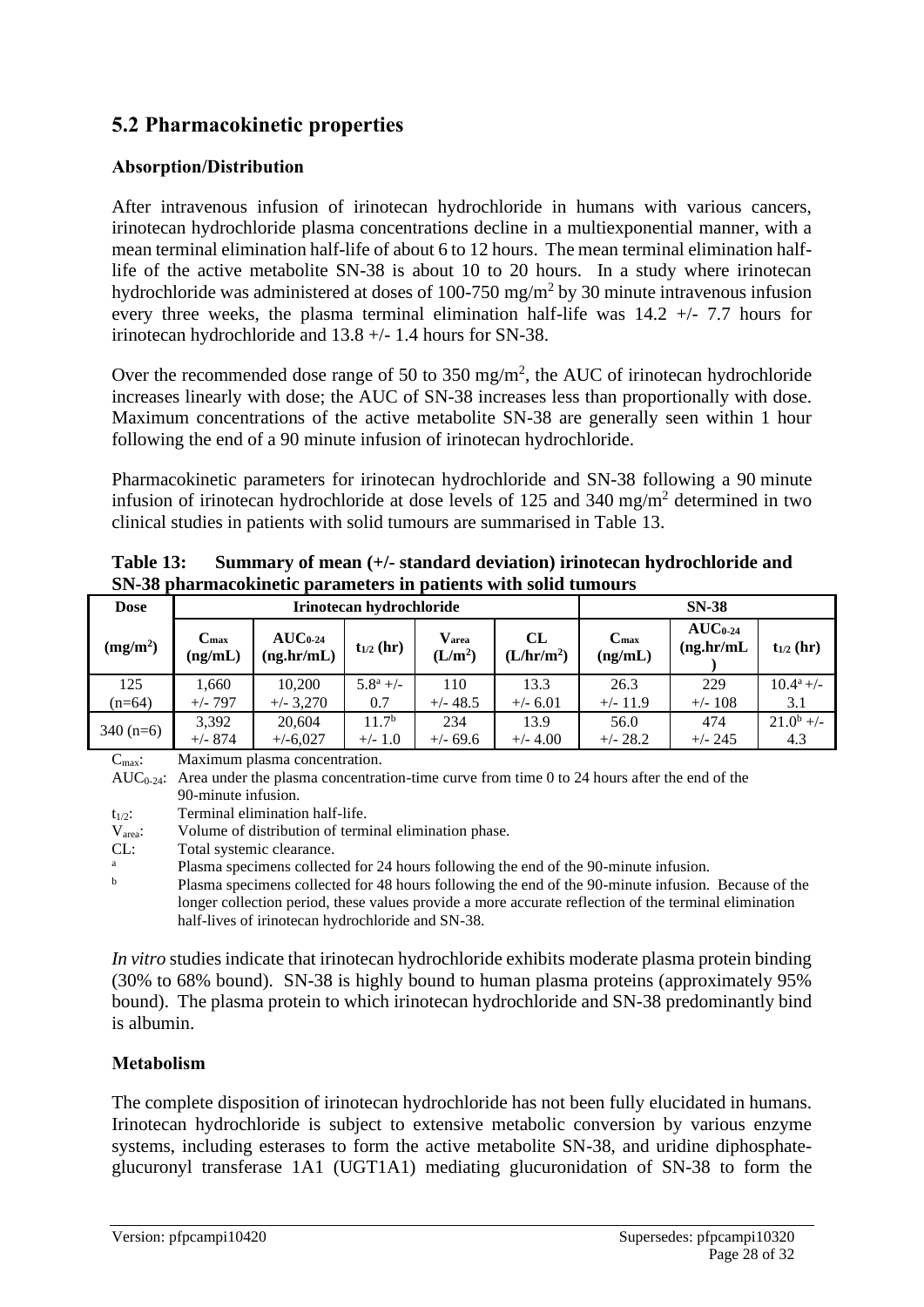inactive metabolite SN-38 glucuronide (SN-38G). The metabolic conversion of irinotecan hydrochloride occurs primarily in the liver.

Irinotecan hydrochloride is oxidised by cytochrome P450 isozyme 3A4 (CYP3A4) to yield two relatively inactive metabolites, APC (7-ethyl-l0-[4-N-(5-aminopentanoic acid) l-piperidino]-carbonyloxycamptothecin) and the minor metabolite, NPC (7-ethyl-l0-(4-amino-1-piperidino)carbonyloxycamptothecin.

### **Excretion**

The urinary excretion of irinotecan hydrochloride was 11% to 20% of the administered dose; SN-38 <1% and SN-38G 3%. The cumulative biliary and urinary excretion of irinotecan hydrochloride and its metabolites (SN-38 and SN-38G) over a period of 48 hours following administration of irinotecan hydrochloride in two patients ranged from approximately 25%  $(100 \text{ mg/m}^2)$  to 50%  $(300 \text{ mg/m}^2)$ .

### **Special Populations**

### *Geriatric (≥ 65 years)*

In studies where irinotecan hydrochloride was administered weekly, the terminal half-life of irinotecan hydrochloride was 6.0 hours in patients who were 65 years or older and 5.5 hours in patients younger than 65 years. Dose-normalised AUC<sub>0-24</sub> for SN-38 in patients who were at least 65 years of age was 11% higher than in patients younger than 65 years. There are no kinetic data on the use of the once-every-three-week dosage schedule in elderly patients. A lower starting dose is recommended in patients 65 years and older based on clinical toxicity experienced with this dosage regimen (See section 4.2 - Dose and method of administration).

### *Hepatic Impairment*

Irinotecan hydrochloride clearance is diminished in patients with hepatic dysfunction while relative exposure to the active metabolite SN-38 is increased. The magnitude of these effects is proportional to the degree of liver impairment as measured by elevations in serum total bilirubin and transaminase concentrations (See section 4.2 - Dose and method of administration).

### *Renal Impairment*

The influence of renal insufficiency on the pharmacokinetics of irinotecan hydrochloride has not been evaluated.

### *Pharmacokinetics in Combination Therapy*

In a Phase I clinical study involving irinotecan hydrochloride, 5-fluorouracil (5-FU) and leucovorin (LV) in 26 patients with solid tumours, the disposition of irinotecan hydrochloride was not substantially altered when the drugs were co-administered. However, C<sub>max</sub> and AUC<sub>0</sub>-<sup>24</sup> of SN-38, the active metabolite, were reduced (by 14% and 8%, respectively) when irinotecan hydrochloride was followed by 5-FU and LV administration compared with when irinotecan hydrochloride was given alone. Formal *in vivo* or *in vitro* drug interaction studies to evaluate the influence of irinotecan hydrochloride on the disposition of 5-FU and LV have not been conducted.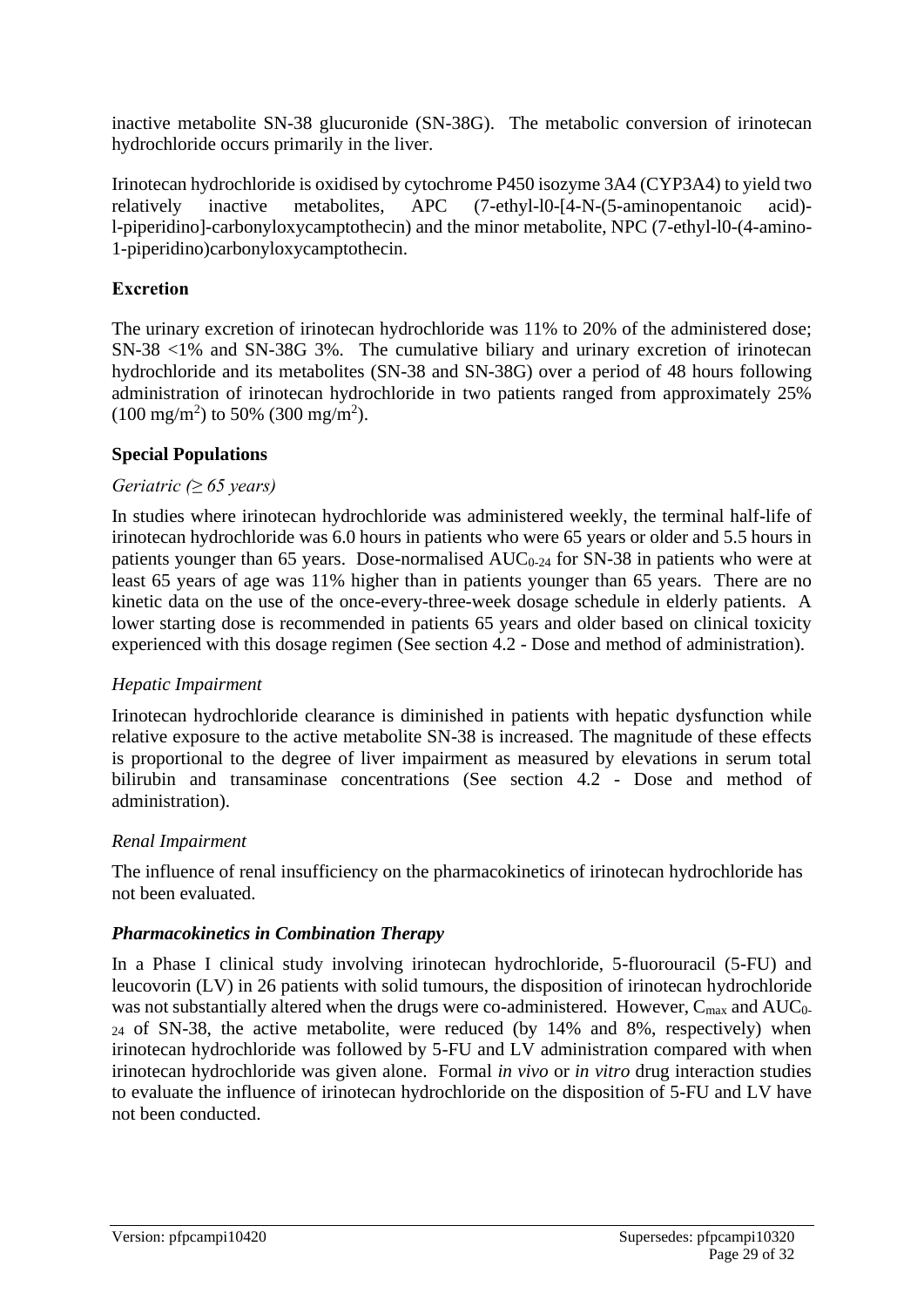# **5.3 Preclinical safety data**

### **Genotoxicity**

Irinotecan hydrochloride was clastogenic both *in vitro* (Chinese hamster ovary cells) and *in vivo* (micronucleus test in mice). Neither irinotecan hydrochloride nor SN-38 was mutagenic in the *in vitro* Ames assay.

### **Carcinogenicity**

Long-term carcinogenicity studies with irinotecan hydrochloride were not conducted. Rats were, however, administered intravenous doses of 2 mg/kg or 25 mg/kg irinotecan hydrochloride once per week for 13 weeks (AUC about 1.3 times the values of patients administered  $125 \text{ mg/m}^2$ ) and were then allowed to recover for 91 weeks. Under these conditions, there was a significant linear trend with dose for the incidence of combined uterine horn endometrial stromal polyps and endometrial stromal sarcomas.

# **6. PHARMACEUTICAL PARTICULARS**

# **6.1 List of excipients**

Sorbitol, Lactic acid, Sodium hydroxide, Hydrochloric acid, Water for injections.

# **6.2 Incompatibilities**

Other drugs should not be added to the infusion solution.

# **6.3 Shelf life**

In Australia, information on the shelf life can be found on the public summary of the Australian Register of Therapeutic Goods (ARTG). The expiry date can be found on the packaging.

# **6.4 Special precautions for storage**

Store below 30°C. Do not freeze. Protect from light. It is recommended that the vial should remain in the carton until time of use.

# **6.5 Nature and contents of container**

Single dose amber polypropylene vials: 40 mg/2 mL\*, 100 mg/5 mL\* and 300 mg/15 mL, 1s.

\* These presentations are not currently supplied.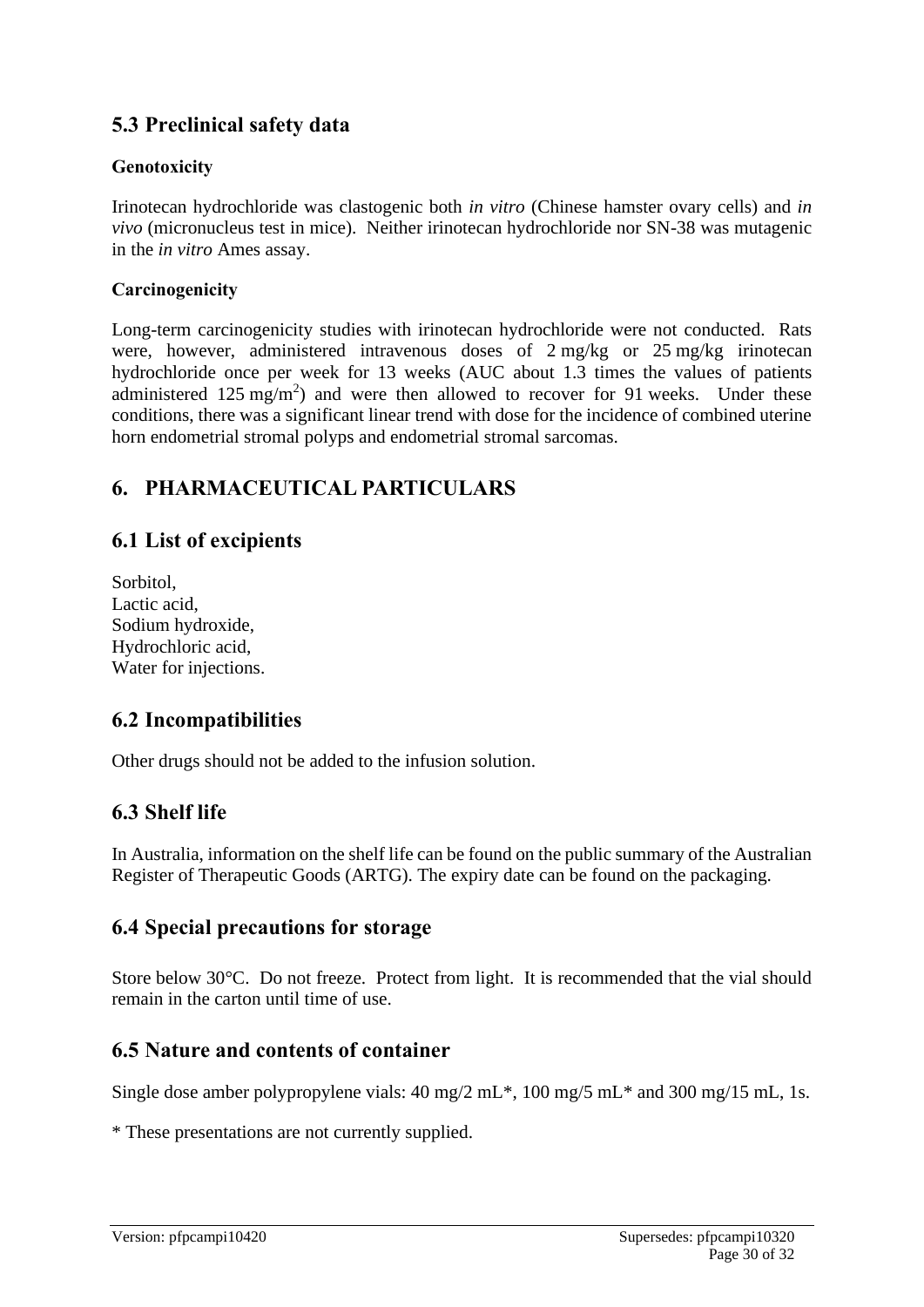# **6.6 Special precautions for disposal**

In Australia, any unused medicine or waste material should be disposed of in accordance with local requirements.

### **6.7 Physicochemical properties**

**Chemical structure** 



Irinotecan Hydrochloride

| <b>Chemical Name:</b> | $(4S)$ -4,11-diethyl-4-hydroxy-9-[ $(4-$<br>piperidinopiperidino)carbonyloxy]-<br>$1H$ -pyrano $[3',4':6,7]$ indolizino $[1,2-b]$ quinoline-3,14(4H,12H)dione<br>hydrochloride trihydrate |
|-----------------------|-------------------------------------------------------------------------------------------------------------------------------------------------------------------------------------------|
| Molecular Formula:    | $C_{33}H_{38}N_4O_6$ .HCl.3H <sub>2</sub> O                                                                                                                                               |
| Molecular Weight:     | 677.19                                                                                                                                                                                    |

Irinotecan hydrochloride is a semisynthetic derivative of camptothecin, an alkaloid extract from plants such as *Camptotheca acuminata*. It is a pale yellow to yellow crystalline powder that is slightly soluble in water and organic solvents.

### **CAS number**

CAS Registry Number: 136572-09-3

# **7. MEDICINE SCHEDULE (POISONS STANDARD)**

Prescription only medicine (S4)

### **8. SPONSOR**

Pfizer Australia Pty Ltd Level 17, 151 Clarence Street Sydney NSW 2000 Toll Free Number: 1800 675 229 www.pfizer.com.au